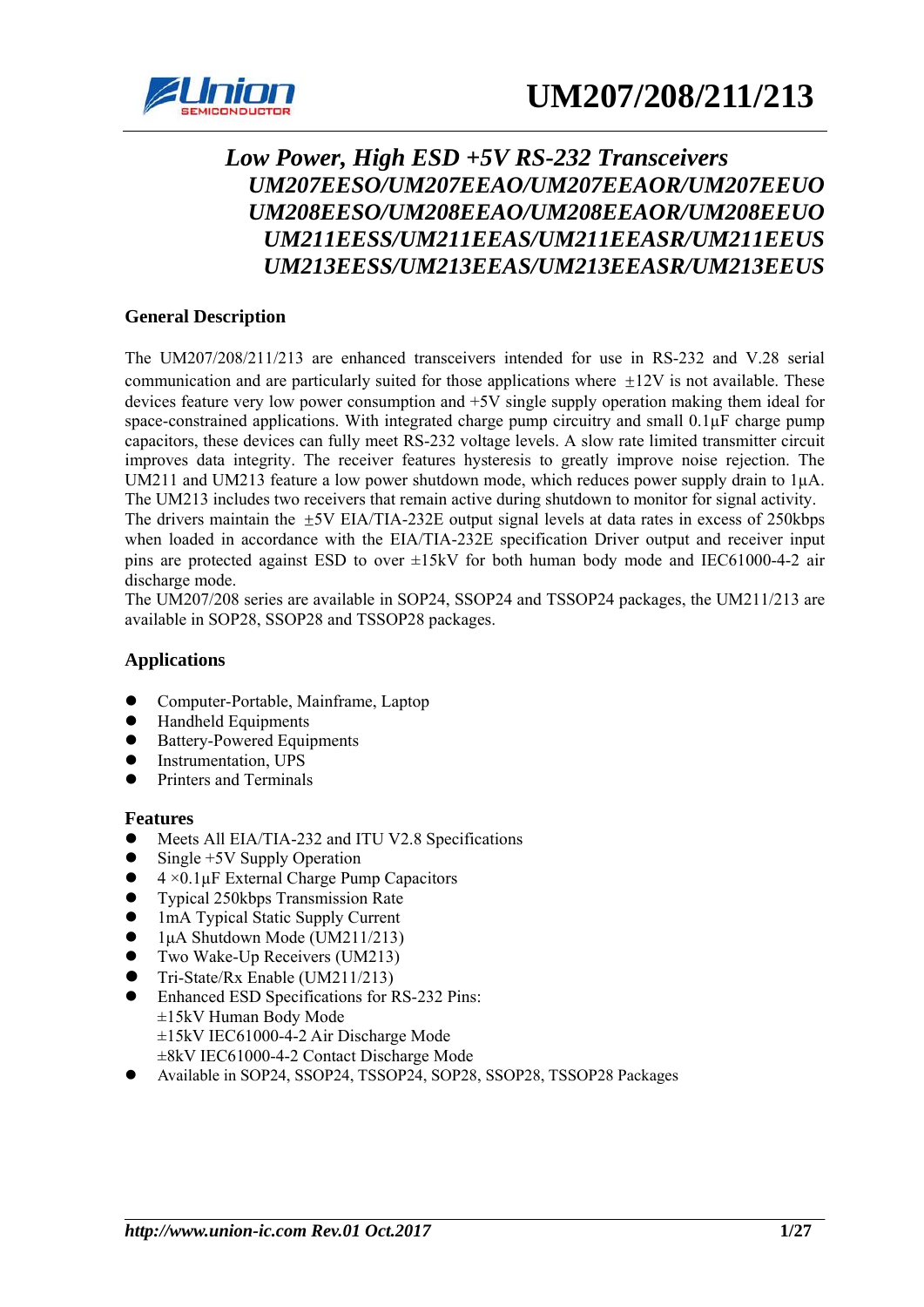

### **Selection Table**

| <b>Part Number</b> | <b>Supply</b><br><b>Voltage</b> | Number of<br><b>Drivers</b> | Number of<br>232 Receivers | <b>Low Power</b><br>Shutdown | Number of<br><b>Receivers</b><br><b>Active in</b><br>Shutdown |
|--------------------|---------------------------------|-----------------------------|----------------------------|------------------------------|---------------------------------------------------------------|
| UM207EEXX          | 5V                              |                             |                            | NO                           |                                                               |
| UM208EEXX          | 5V                              |                             |                            | NO                           |                                                               |
| UM211EEXX          | 5V                              |                             |                            | <b>YES</b>                   |                                                               |
| UM213EEXX          | 57                              |                             |                            | YES                          |                                                               |

# **Ordering Information**

| <b>Part Number</b> | <b>Temp. Range</b>                           | <b>Package Type</b> | <b>Shipping Qty</b>           |
|--------------------|----------------------------------------------|---------------------|-------------------------------|
| UM207EESO          | -40 $\rm{^{\circ}C}$ to +85 $\rm{^{\circ}C}$ | SOP24               | 30pcs/Tube                    |
| UM207EEAO          | -40 $\rm{^{\circ}C}$ to +85 $\rm{^{\circ}C}$ | SSOP24              | 60pcs/Tube                    |
| UM207EEAOR         | $-40^{\circ}$ C to $+85^{\circ}$ C           | SSOP24              | 2000pcs/13Inch<br>Tape & Reel |
| UM207EEUO          | -40 $\rm{^{\circ}C}$ to +85 $\rm{^{\circ}C}$ | TSSOP24             | 3000pcs/13Inch<br>Tape & Reel |
| UM208EESO          | -40 $\rm{^{\circ}C}$ to +85 $\rm{^{\circ}C}$ | SOP24               | 30pcs/Tube                    |
| UM208EEAO          | -40 $\rm{^{\circ}C}$ to +85 $\rm{^{\circ}C}$ | SSOP24              | 60pcs/Tube                    |
| <b>UM208EEAOR</b>  | $-40^{\circ}$ C to $+85^{\circ}$ C           | SSOP24              | 2000pcs/13Inch<br>Tape & Reel |
| UM208EEUO          | 40 $\rm{^{\circ}C}$ to +85 $\rm{^{\circ}C}$  | TSSOP24             | 3000pcs/13Inch<br>Tape & Reel |
| UM211EESS          | -40 $\rm{^{\circ}C}$ to +85 $\rm{^{\circ}C}$ | SOP28               | 25pcs/Tube                    |
| UM211EEAS          | -40 $\rm{^{\circ}C}$ to +85 $\rm{^{\circ}C}$ | SSOP28              | 48pcs/Tube                    |
| UM211EEASR         | $-40^{\circ}$ C to $+85^{\circ}$ C           | SSOP28              | 2000pcs/13Inch<br>Tape & Reel |
| UM211EEUS          | 40 $\rm{^{\circ}C}$ to +85 $\rm{^{\circ}C}$  | TSSOP28             | 3000pcs/13Inch<br>Tape & Reel |
| UM213EESS          | -40 $\rm{^{\circ}C}$ to +85 $\rm{^{\circ}C}$ | SOP28               | 25pcs/Tube                    |
| UM213EEAS          | -40 $\rm{^{\circ}C}$ to +85 $\rm{^{\circ}C}$ | SSOP28              | 48pcs/Tube                    |
| UM213EEASR         | $-40^{\circ}$ C to $+85^{\circ}$ C           | SSOP28              | 2000pcs/13Inch<br>Tape & Reel |
| UM213EEUS          | 40 $\rm{^{\circ}C}$ to +85 $\rm{^{\circ}C}$  | TSSOP28             | 3000pcs/13Inch<br>Tape & Reel |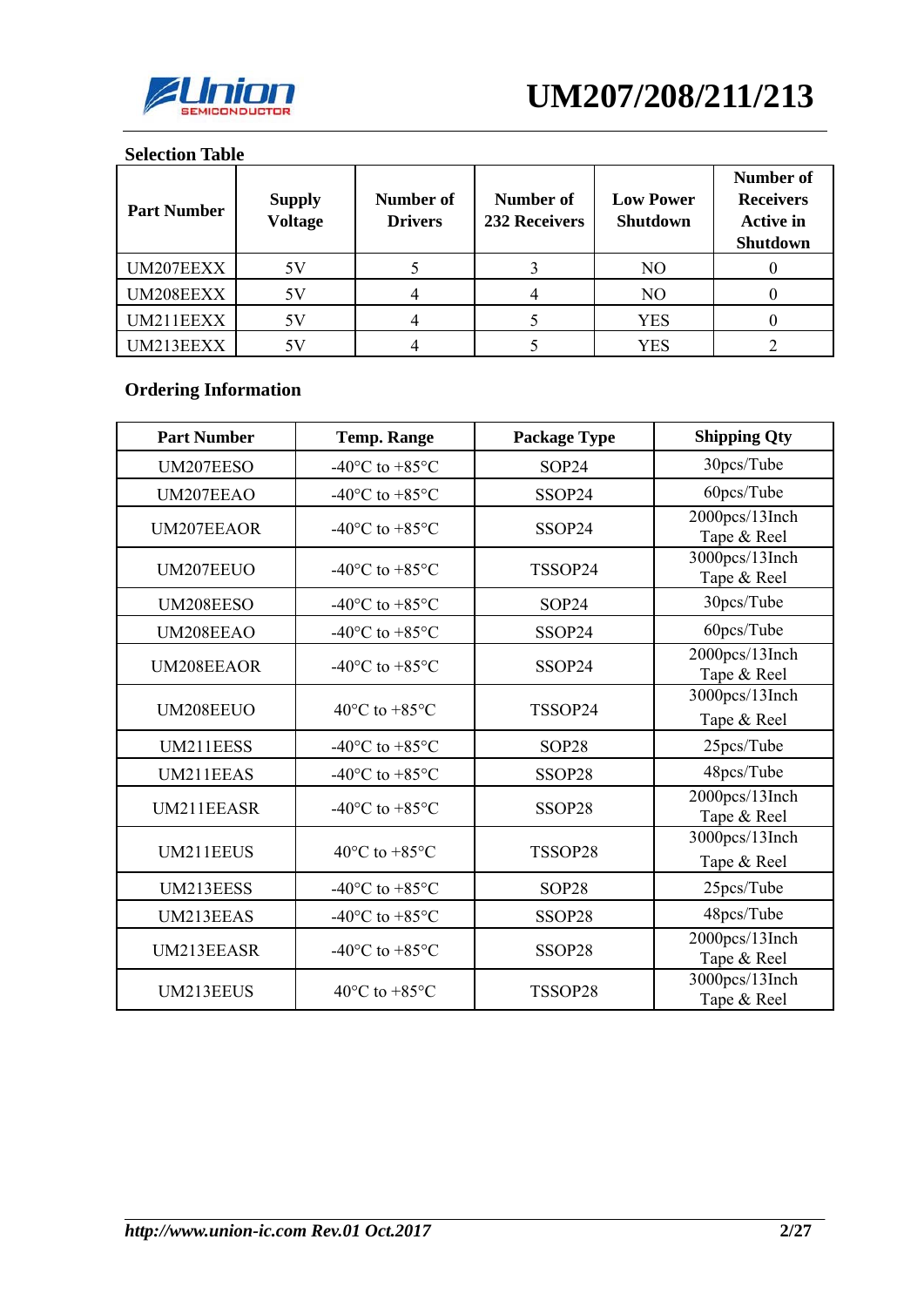



| <b>Symbol</b>           | <b>Parameter</b>                                     | <b>Value</b> | Unit                       |                           |
|-------------------------|------------------------------------------------------|--------------|----------------------------|---------------------------|
| $V_{CC}$                | Supply Voltage on $V_{CC}$                           |              | $-0.3$ to $+6$             | V                         |
| $V_{+}$                 | Voltage on $V_{+}$                                   |              | $(V_{CC} -0.3)$ to +9      | V                         |
| $V_{-}$                 | Voltage on V.                                        |              | $-9$ to $+0.3$             | V                         |
|                         | Voltage on TIN,                                      |              | $-0.3$ to $(V_{CC}+0.3)$   | V                         |
|                         | Voltage on RIN                                       |              | $\pm 30$                   | V                         |
|                         | Voltage on TOUT                                      |              | $(V - 0.3)$ to $(V + 0.3)$ | V                         |
|                         | Voltage on ROUT                                      |              | $-0.3$ to $(V_{CC}+0.3)$   | $\boldsymbol{\mathrm{V}}$ |
|                         | Short-Circuit Duration, TOUT to GND                  |              | Continuous                 |                           |
|                         |                                                      | SOP24        | 941                        |                           |
|                         |                                                      | SSOP24       | 640                        |                           |
|                         | Continuous Power Dissipation at                      | TSSOP24      | 879                        |                           |
| $P_D$                   | $T_A = 70$ °C                                        | SOP28        | 1000                       | mW                        |
|                         |                                                      | SSOP28       | 762                        |                           |
|                         |                                                      | TSSOP28      | 1026                       |                           |
| $T_A$                   | <b>Operating Temperature Range</b>                   |              | $-40$ to $+85$             | $\rm ^{\circ}C$           |
| <b>T</b> <sub>STG</sub> | <b>Storage Temperature Range</b>                     |              | $-65$ to $+165$            | $\rm ^{\circ}C$           |
| $T_{\rm L}$             | Maximum Lead Temperature for Soldering 10<br>Seconds |              | $+300$                     | $\rm ^{\circ}C$           |

### **Absolute Maximum Ratings (Note 1)**

Note 1: Stresses beyond those listed under "Absolute Maximum Ratings" may cause permanent damage to the device. These are stress ratings only, and functional operation of the device at these or any other conditions beyond those indicated in the operational sections of the specifications is not implied. Exposure to absolute maximum rating conditions for extended periods may affect device reliability.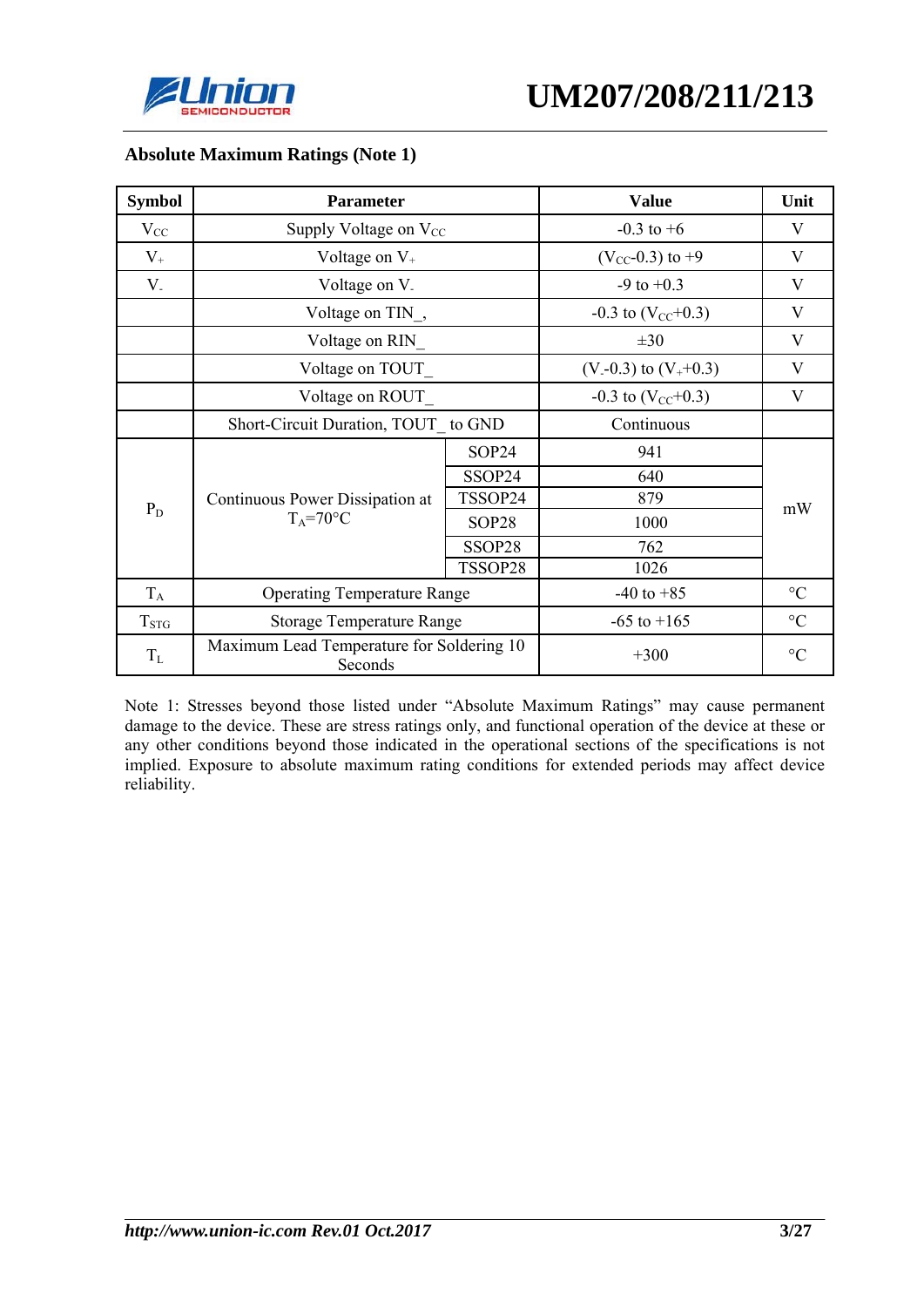

### **Electrical Characteristics**

(V<sub>CC</sub>=+5.0V ±10%, C1- C4=0.1 $\mu$ F, T<sub>A</sub>=T<sub>MIN</sub> to T<sub>MAX</sub>, unless otherwise noted. Typical values are at  $T_A = 25^{\circ}C$ 

| <b>Parameter</b>                               |                                                                                                                                                        | <b>Conditions</b>                                                              | Min            | <b>Typ</b>     | <b>Max</b> | Unit         |
|------------------------------------------------|--------------------------------------------------------------------------------------------------------------------------------------------------------|--------------------------------------------------------------------------------|----------------|----------------|------------|--------------|
| <b>Output Voltage</b><br>Swing                 | All transmitter outputs loaded with<br>$3k\Omega$ to ground                                                                                            |                                                                                | $\pm 5$        | $\pm 6$        |            | V            |
| V <sub>CC</sub> Power Supply<br>Current        |                                                                                                                                                        | No load                                                                        |                | 0.6            | 1          | mA           |
| <b>Shutdown Supply</b><br>Current              |                                                                                                                                                        | <b>UM211</b><br><b>UM213</b>                                                   |                | 0.1<br>0.1     | 10<br>50   | $\mu A$      |
| Input Logic<br>Threshold Low                   |                                                                                                                                                        | $T_{IN}$ , EN, SHDN, $\overline{E N}$ , SHDN                                   |                |                | 0.8        | V            |
| <b>Input Logic</b><br>Threshold High           |                                                                                                                                                        | $T_{IN}$ , EN, SHDN, $\overline{E N}$ , SHDN                                   | 2.4            |                |            |              |
| RS-232 Input Voltage<br><b>Operating Range</b> |                                                                                                                                                        |                                                                                | $-30$          |                | $+30$      | V            |
| Receiver Input                                 | $V_{CC}$ =+5V                                                                                                                                          | <b>Active Mode</b>                                                             | 0.8            | 1.2            |            | V            |
| Threshold Low                                  | $T_A = 25$ °C                                                                                                                                          | Shut down Mode                                                                 | 0.6            | 1.5<br>1.7     |            |              |
| Receiver Input                                 | $V_{CC}$ =+5 $V$                                                                                                                                       | <b>Active Mode</b>                                                             |                |                | 2.4        | $\mathbf{V}$ |
| Threshold High                                 | $T_A = 25$ °C                                                                                                                                          | Shut down Mode                                                                 |                | 1.5            | 2.4        |              |
| Input Hysteresis                               | $V_{\text{CC}}$ =+5V, no hysteresis in shutdown                                                                                                        |                                                                                | 0.2            | 0.5            | 1.0        | V            |
| <b>Input Resistance</b>                        | $V_{CC}$ =+5V, T <sub>A</sub> =25°C                                                                                                                    |                                                                                | $\overline{3}$ | 5              | 7          | $k\Omega$    |
| TTL/CMOS<br>Output<br>Voltage Low              | $I_{OUT} = 1.6mA$                                                                                                                                      |                                                                                |                |                | 0.4        | V            |
| <b>TTL/CMOS Output</b><br>Voltage High         | $IOUT=1.0mA$                                                                                                                                           |                                                                                | 3.5            |                |            | V            |
| <b>TTL/CMOS Output</b><br>Leakage Current      |                                                                                                                                                        | $\overline{E N}$ =V <sub>CC</sub> , EN=0V, 0≤R <sub>OUT</sub> ≤V <sub>CC</sub> |                | $\pm 0.05$     | $\pm 10$   | $\mu A$      |
| <b>Output Enable Time</b>                      |                                                                                                                                                        | UM211/213                                                                      |                | 600            |            | ns           |
| <b>Output Disable Time</b>                     | UM211/213                                                                                                                                              |                                                                                |                | 200            |            | ns           |
|                                                | $\overline{\text{SHDN}}$ =0V                                                                                                                           | UM213                                                                          |                | $\overline{4}$ | 40         |              |
| Receiver Propagation<br>Delay                  | $\overline{\text{SHDN}} = V_{CC}$                                                                                                                      |                                                                                |                | 0.5            | 10         | $\mu s$      |
|                                                | UM207/208/211                                                                                                                                          |                                                                                |                | 0.5            | 10         |              |
| <b>Transmitter Output</b><br>Resistance        | $V_{CC} = V + V = 0V$ , $V_{OUT} = \pm 2V$                                                                                                             |                                                                                | 300            |                |            | $\Omega$     |
| <b>Transition Region</b><br><b>Slew Rate</b>   | $C_{L}$ =50pF to 2500pF,<br>$R_{I} = 3k\Omega$ to 7k $\Omega$ ,<br>$V_{CC}$ =+5V, T <sub>A</sub> =25°C,<br>measured from +3V to -3V or<br>-3V to $+3V$ |                                                                                | 3              | 5.5            | 30         | $V/\mu s$    |
| RS-232 Output Short<br>Circuit Current         |                                                                                                                                                        |                                                                                |                | $\pm 10$       | $\pm 30$   | mA           |
| Maximum Data Rate                              |                                                                                                                                                        | $R_L$ =3k $\Omega$ to 7k $\Omega$ , $C_L$ =50pF to 1000pF,<br>one transmitter  | 120            | 250            |            | kbps         |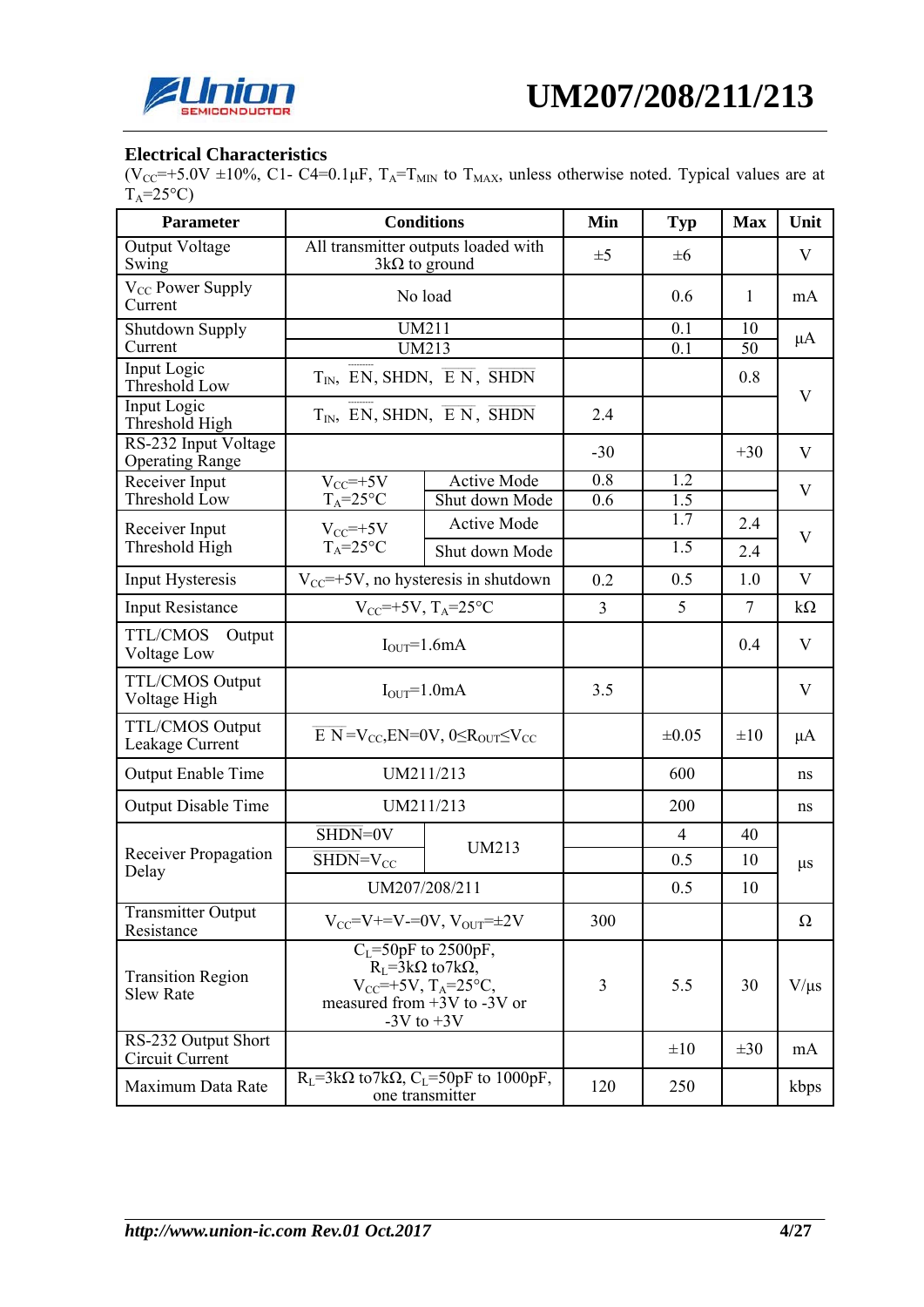



#### **Pin Configurations**







| TOUT3            | 1                 | 28 | TOUT4            |
|------------------|-------------------|----|------------------|
| TOUT1            | $\overline{2}$    | 27 | RIN <sub>3</sub> |
| TOUT2            | 3                 | 26 | ROUT3            |
| RIN <sub>2</sub> | 4                 | 25 | <b>SHDN</b>      |
| ROUT2            | 5                 | 24 | EN               |
| TIN <sub>2</sub> | 6                 | 23 | RIN4             |
| TIN1             | 7<br><b>UM213</b> | 22 | ROUT4            |
|                  |                   |    |                  |
| R10UT            | 8                 | 21 | TIN4             |
| R1IN             | 9                 | 20 | TIN3             |
| <b>GND</b>       | 10                | 19 | ROUT5            |
| VCC              | 11                | 18 | RIN5             |
| $C1+$            | 12                | 17 | V-               |
| V+               | 13                | 16 | C2-              |
| C1-              | 14                | 15 |                  |

#### **SOP28/SSOP28/TSSOP28 SOP28/SSOP28/TSSOP28**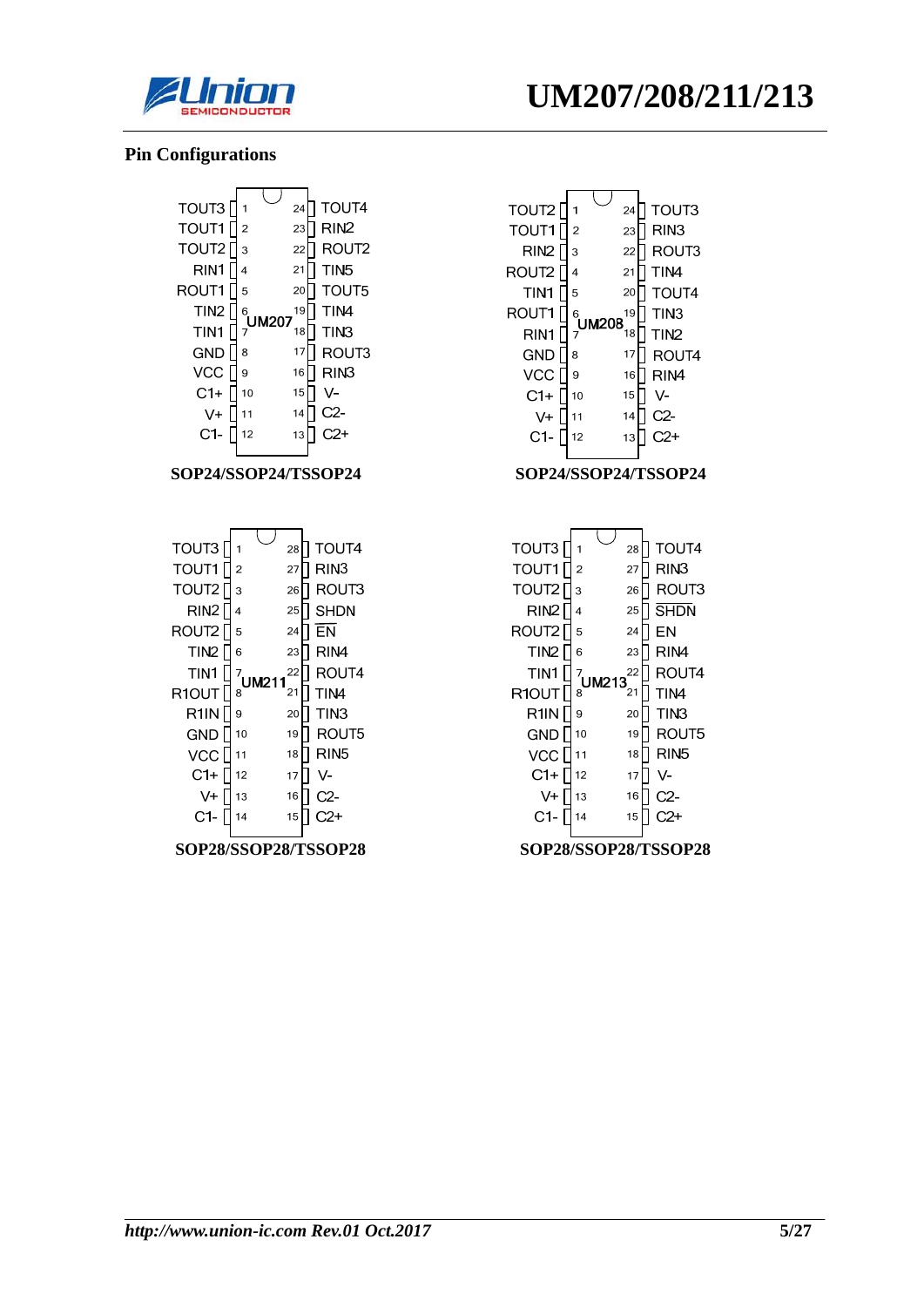

### **Pin Descriptions**

| <b>Pin Name</b>      | <b>Function</b>                              |
|----------------------|----------------------------------------------|
| $C1+, C2+$           | Terminals for Positive Charge Pump Capacitor |
| $V_{+}$              | Charge Pump Output Regulated to $+6.5V$      |
| $C1-C2-$             | Terminals for Negative Charge Pump Capacitor |
| V-                   | Charge Pump Output Regulated to -6.5V        |
| <b>TOUT</b>          | RS-232 Driver Outputs                        |
| <b>RIN</b>           | RS-232 Receiver Inputs                       |
| <b>ROUT</b>          | RS-232 Receiver Outputs                      |
| <b>TIN</b>           | RS-232 Driver Inputs                         |
| <b>GND</b>           | Ground                                       |
| $V_{CC}$             | $+4.5V$ to $+5.5V$ Supply Voltage Input      |
| EN, EN               | Receiver Enable                              |
| <b>SHDN</b><br>SHDN. | <b>Transmitters Shutdown</b>                 |

### **UM211 Control Pin Configurations**

| <b>SHDN</b> | EN | <b>Operation Status</b> | <b>Transmitters T1-T5</b> | <b>Receivers R1-R5</b> |
|-------------|----|-------------------------|---------------------------|------------------------|
|             |    | Normal Operation        | All Active                | All Active             |
|             |    | Normal Operation        | All Active                | All $High-Z$           |
|             |    | Shutdown                | All High-Z                | All High-Z             |

### **UM213 Control Pin Configurations**

|             | EN |                         | <b>Transmitters T1-T4</b> | <b>Receivers</b>                               |              |  |
|-------------|----|-------------------------|---------------------------|------------------------------------------------|--------------|--|
| <b>SHDN</b> |    | <b>Operation Status</b> |                           | R <sub>1</sub> ,R <sub>2</sub> ,R <sub>3</sub> | <b>R4,R5</b> |  |
|             |    | Shutdown                | All High- $Z$             | $High-Z$                                       | High-Z       |  |
|             |    | Shutdown                | All High- $Z$             | $High-Z$                                       | Active       |  |
|             |    | Normal Operation        | All Active                | High-Z                                         | High-Z       |  |
|             |    | Normal Operation        | All Active                | Active                                         | Active       |  |

Active=active with reduced performance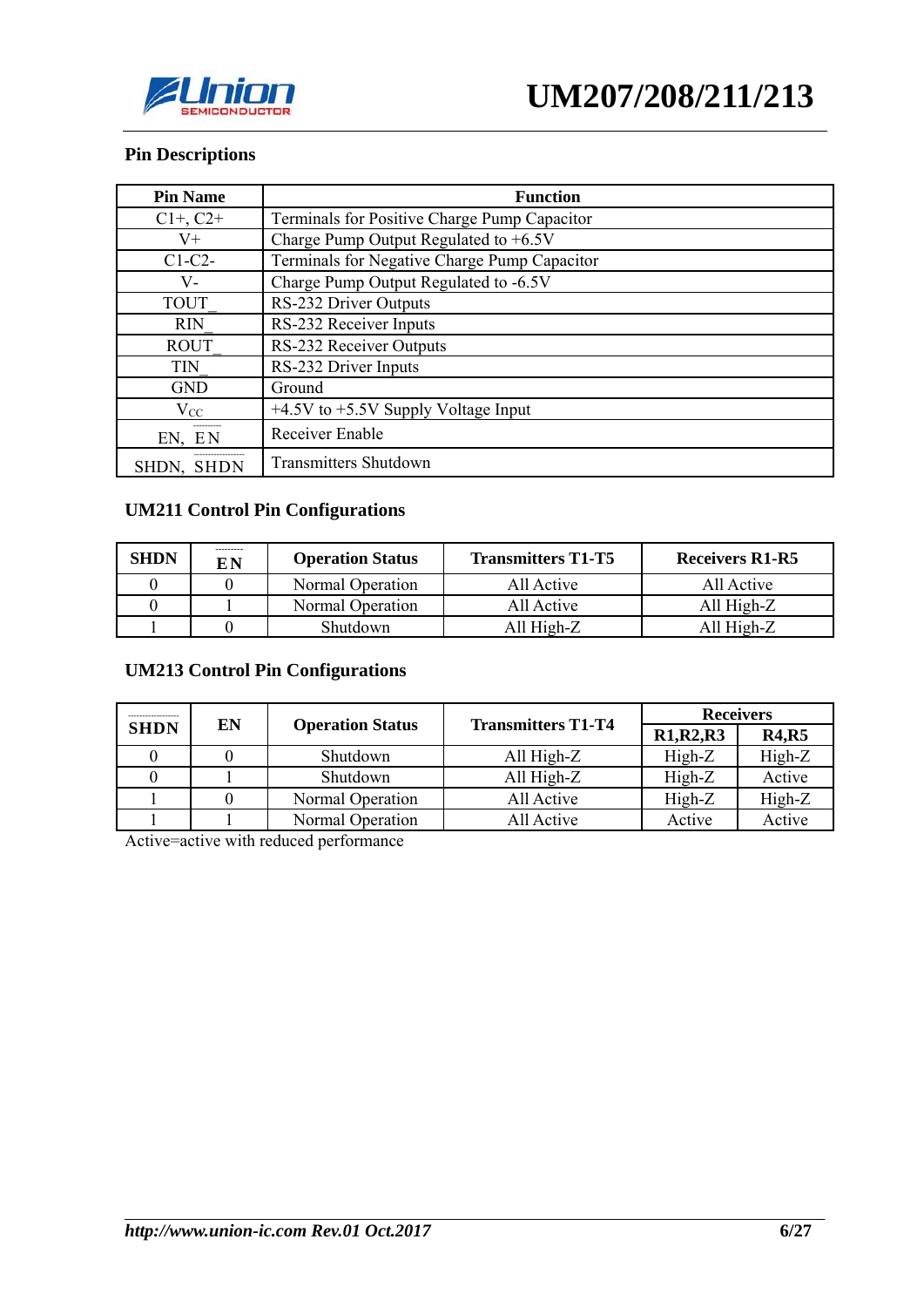

### **Detailed Description**

The UM207/208/211/213 consists of three sections: charge-pump voltage converters, drivers, and receivers. These E versions provide extra protection against ESD. They survive ±15kV discharges to the RS-232 inputs and outputs, tested using the Human Body Model. When tested according to IEC61000-4-2, they survive  $\pm 8kV$  contact-discharges and  $\pm 15kV$  air-gap discharges. The rugged E versions are intended for use in harsh environments or applications where the RS-232 connection is frequently changed.

### **RS-232 Drivers**

The drivers are inverting transmitters, which accept TTL or CMOS inputs and output RS-232 signals with an inverted sense relative to the input logic levels. Typically the RS-232 output voltage swing is  $±6V$ . Even under worst case loading conditions of  $3k\Omega$  and  $2500pF$ , the output is guaranteed to be  $\pm$ 5V, which is consistent with the RS-232 standard specifications. The transmitter outputs are protected against infinite short-circuits to ground without degradation in reliability. The instantaneous slew rate of the transmitter output is internally limited to a maximum of 30V/μs in order to meet the RS-232 standard. The smooth transition of the loaded output from  $V_{OL}$  to  $V_{OH}$  clearly meets the monotonicity requirements of the RS-232 standard.

### **RS-232 Receivers**

The receivers convert RS-232 input signals to inverted TTL signals. The input thresholds are 0.8V minimum and 2.4V maximum, again well within the 3V RS-232 requirements. The receiver inputs are also protected against voltage up to 30V. A 5k $\Omega$  pull down resistor to ground will commit the output of the receiver to a high state when the pin is float. In actual system applications, it is quite possible for signals to be applied to the receiver inputs before power is applied the receiver circuitry. This occurs, for example, when a PC user attempts to print, only to realize the printer wasn't turned on. In this case an RS-232 signal from the PC will appear on the receiver input at the printer. When the printer power is turned on, the receiver will operate normally. All of these enhanced devices are fully protected.

### **Shutdown and Enable Control**

In shutdown mode, the UM211/213 charges pumps are turned off,  $V^+$  is pulled down to VCC,  $V^-$  is pulled to ground, and the transmitter outputs are disabled. This reduces supply current typically to 1µA. The time required to exit shutdown is 1ms.

All receivers except R4 and R5 on the UM213 are put into a high-impedance state in shutdown mode. The UM213's R4 and R5 receivers still function in shutdown mode. These two receivers are useful for monitoring external activity while maintaining minimal power consumption.

The enable control is used to put the receiver outputs into a high-impedance state, so that the receivers can be connected directly to a three-state bus. It has no effect on the RS-232 drivers or on the charge pumps.

### **UM213 Receiver Operation in Shutdown**

During normal operation, the UM213's receiver propagation delay is typically 1μs. When entering shutdown with receivers active, R4 and R5 are not valid until 80 $\mu$ s after SHDN is driven low. In shutdown mode, propagation delays increase to 4μs for a high-to-low or a low-to-high transition. When exiting shutdown, all receiver outputs are invalid until the charge pumps reach nominal values  $\leq$  2ms when using 0.1  $\mu$ F capacitors).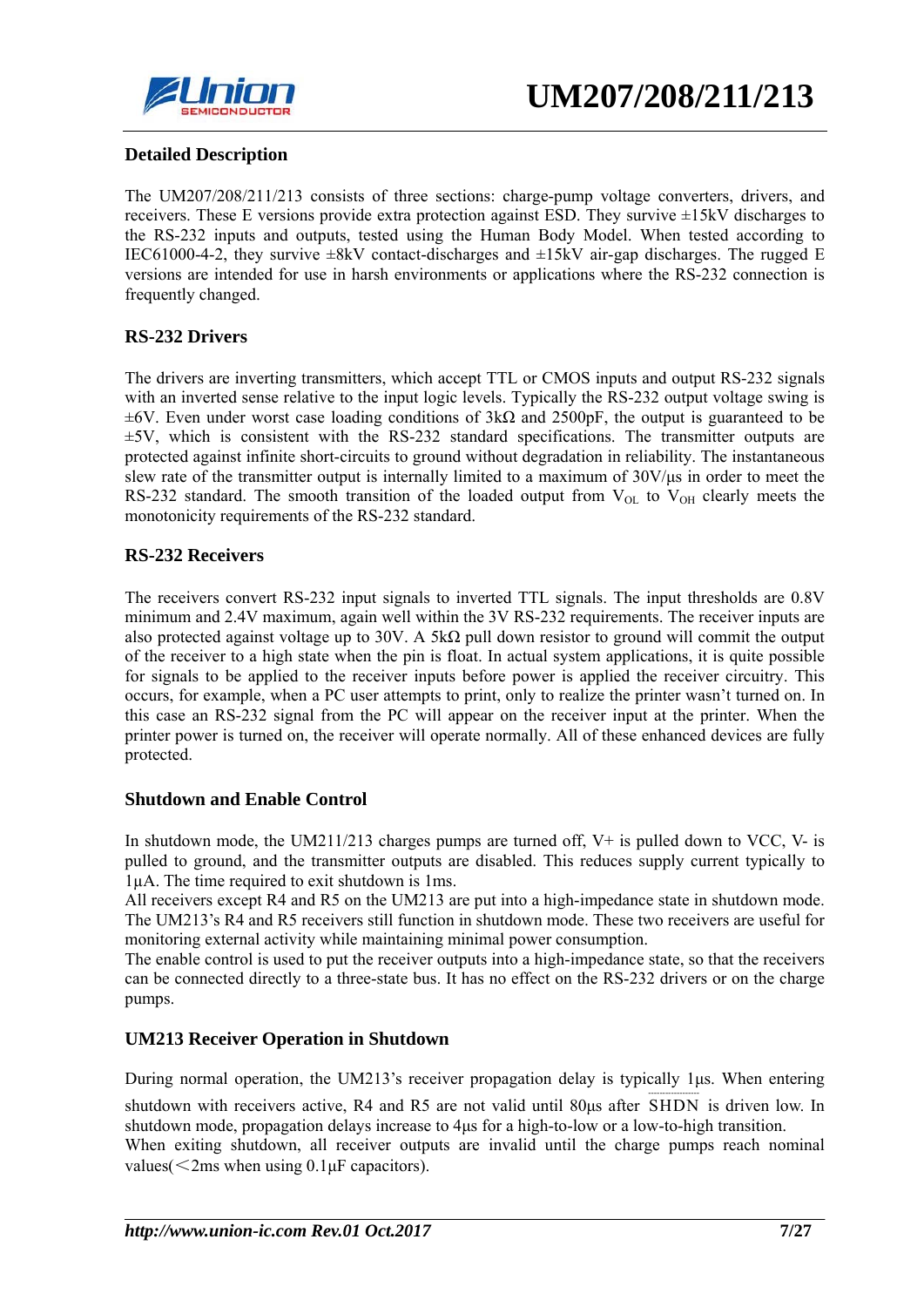

### **ESD Protection**

UM207/208/211/213 devices have standard ESD protection structures incorporated on the pins to protect against electrostatic discharges encountered during assembly and handling. In addition, the RS-232 bus pins (driver outputs and receiver input) of these devices have an extra level of ESD protection. Advanced ESD structures were designed to successfully protect these pins against ESD discharge of ±15kV Human Body Model when powered down or up.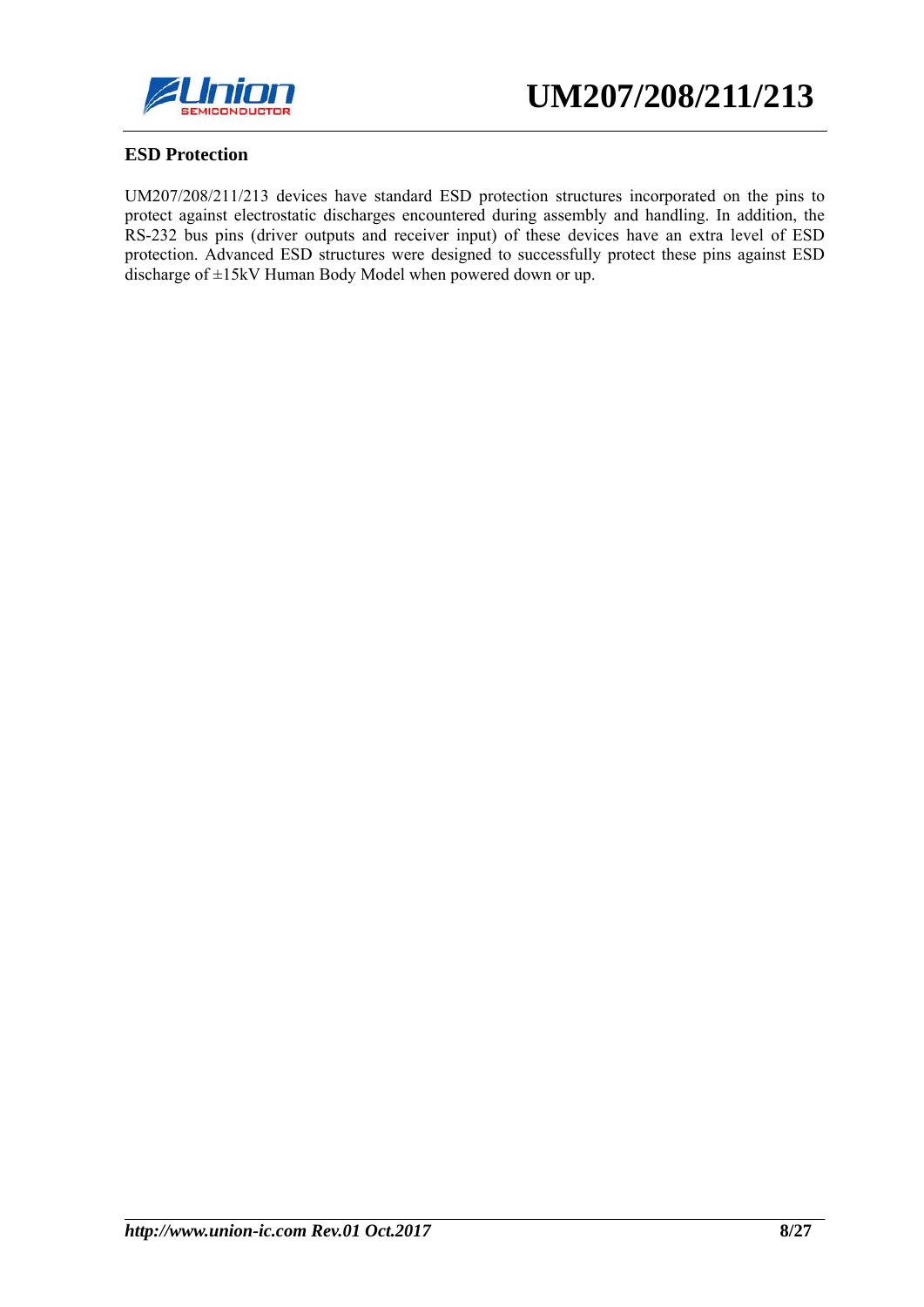

### **Typical Operating Circuits**







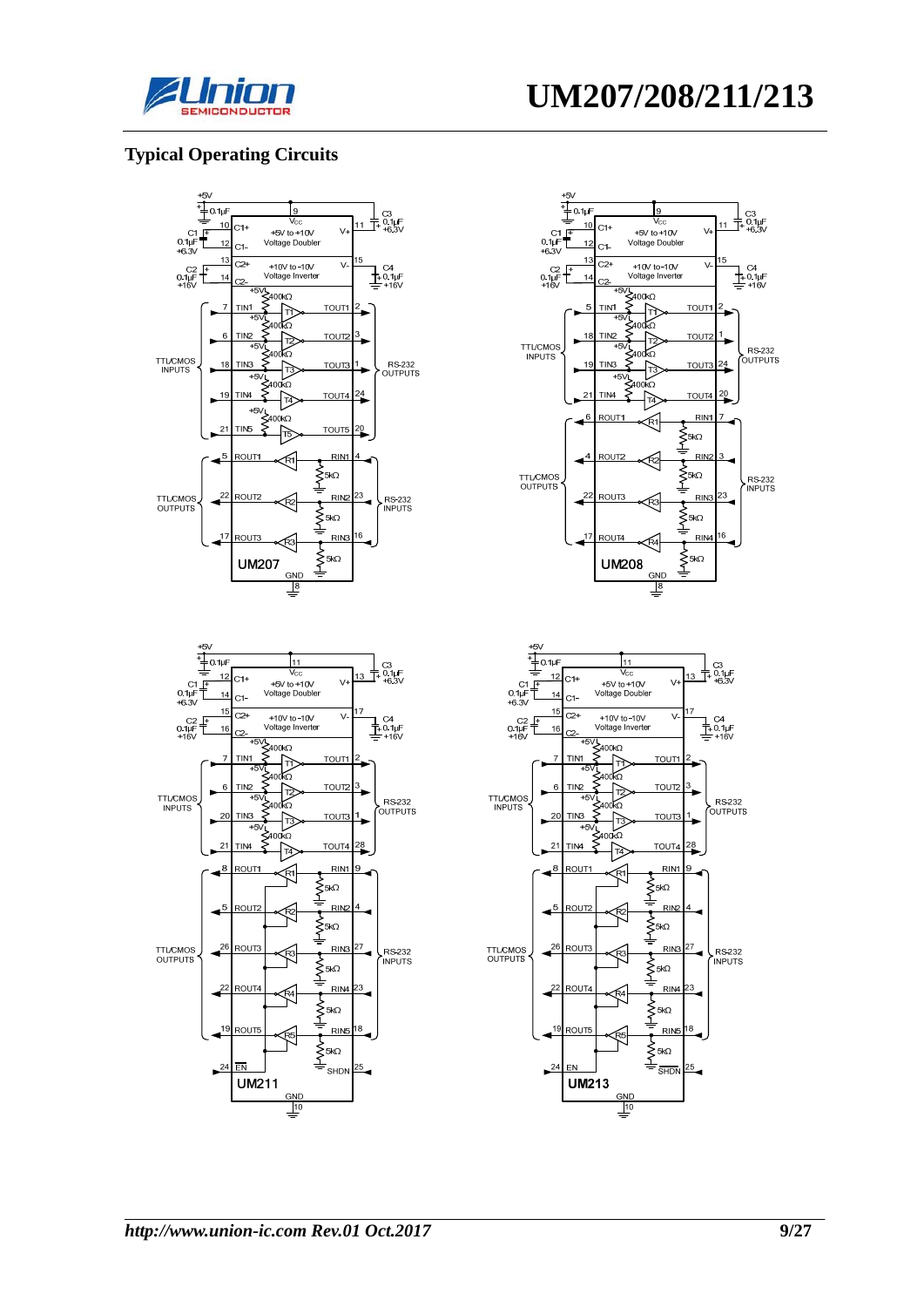

#### **Application Information**

#### **Capacitor Selection**

The capacitor type used for C1–C4 is not critical for proper operation. The UM207/208/211/213 series require 0.1μF capacitors, although in all cases capacitors up to 10μF can be used without harm. Ceramic dielectrics are suggested for the 0.1μF capacitors. When using the minimum recommended capacitor values, make sure the capacitance value does not degrade excessively as the operating temperature varies. If in doubt, use capacitors with a larger (e.g., 2x) nominal value. The capacitors' effective series resistance (ESR), which usually rises at low temperatures, influences the amount of ripple on  $V_+$  and V-. Use larger capacitors (up to  $10\mu$ F) to reduce the output impedance at  $V_+$  and V-. Bypass  $V_{CC}$  to ground with at least  $0.1 \mu$ F capacitor. In applications sensitive to power-supply noise generated by the charge pumps, decouple  $V_{CC}$  to ground with a capacitor the same size as (or larger than) the charge pump capacitors (C1–C4).

#### **V+ and V- as Power Supplies**

A small amount of power can be drawn from  $V_+$  and  $V_-$ , although this will reduce both driver output swing and noise margins. Increasing the value of the charge-pump capacitors (up to 10μF) helps maintain performance when power is drawn from  $V_{+}$  or  $V_{-}$ .

#### **Driving Multiple Receivers**

Each transmitter is designed to drive a single receiver. Transmitters can be paralleled to drive multiple receivers.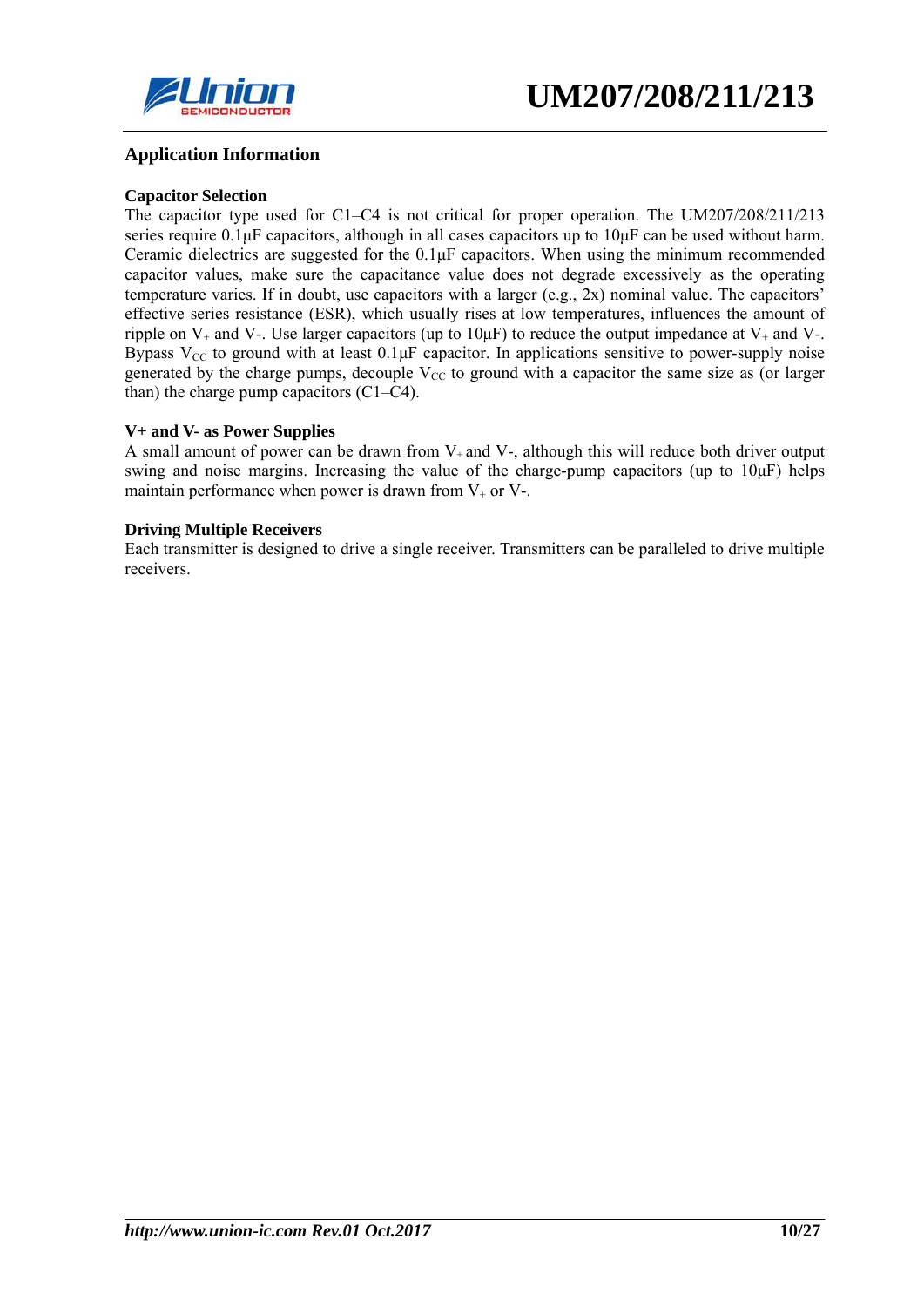

# **Package Information**

**Outline Drawing** 

#### **DIMENSIONS MILLIMETERS INCHES Symbol**  $M$ in Typ Max Min Typ Max A 2.35 2.55 2.80 0.093 0.100 0.110 A1 0.05 0.20 0.30 0.002 0.008 0.012  $A2 \begin{bmatrix} 2.10 & - & 2.65 & 0.083 \end{bmatrix}$  - 0.104  $\overline{\omega}$ b  $\begin{array}{|c|c|c|c|c|c|c|c|c|} \hline 0.33 & - & 0.54 & 0.013 & - & 0.021 \ \hline \end{array}$ 88888 8888 c  $0.15$  - 0.34 0.006 - 0.013 .<br>ما D 15.20 15.40 15.60 0.598 0.606 0.614 **Top View** End View E 7.40 7.50 7.60 0.291 0.295 0.299 E1 9.80 - 10.61 0.386 - 0.418 Side View e 1.27BSC 0.050BSC L  $0.40$  - 1.27 0.016 - 0.050 θ  $0^{\circ}$  - 8° 0° - 8°

### **UM207EESO SOP24**

| 11.21                                               | NOTES:                                                                                                                                                                       |
|-----------------------------------------------------|------------------------------------------------------------------------------------------------------------------------------------------------------------------------------|
| $\frac{5}{2}$<br>$0.60 - 1$<br>$1.27 - \rightarrow$ | 1. Compound dimension: $15.40 \times 7.50$ ;<br>2. Unit: mm;<br>General tolerance $\pm 0.05$ mm unless otherwise<br>3.<br>specified;<br>4. The layout is just for reference. |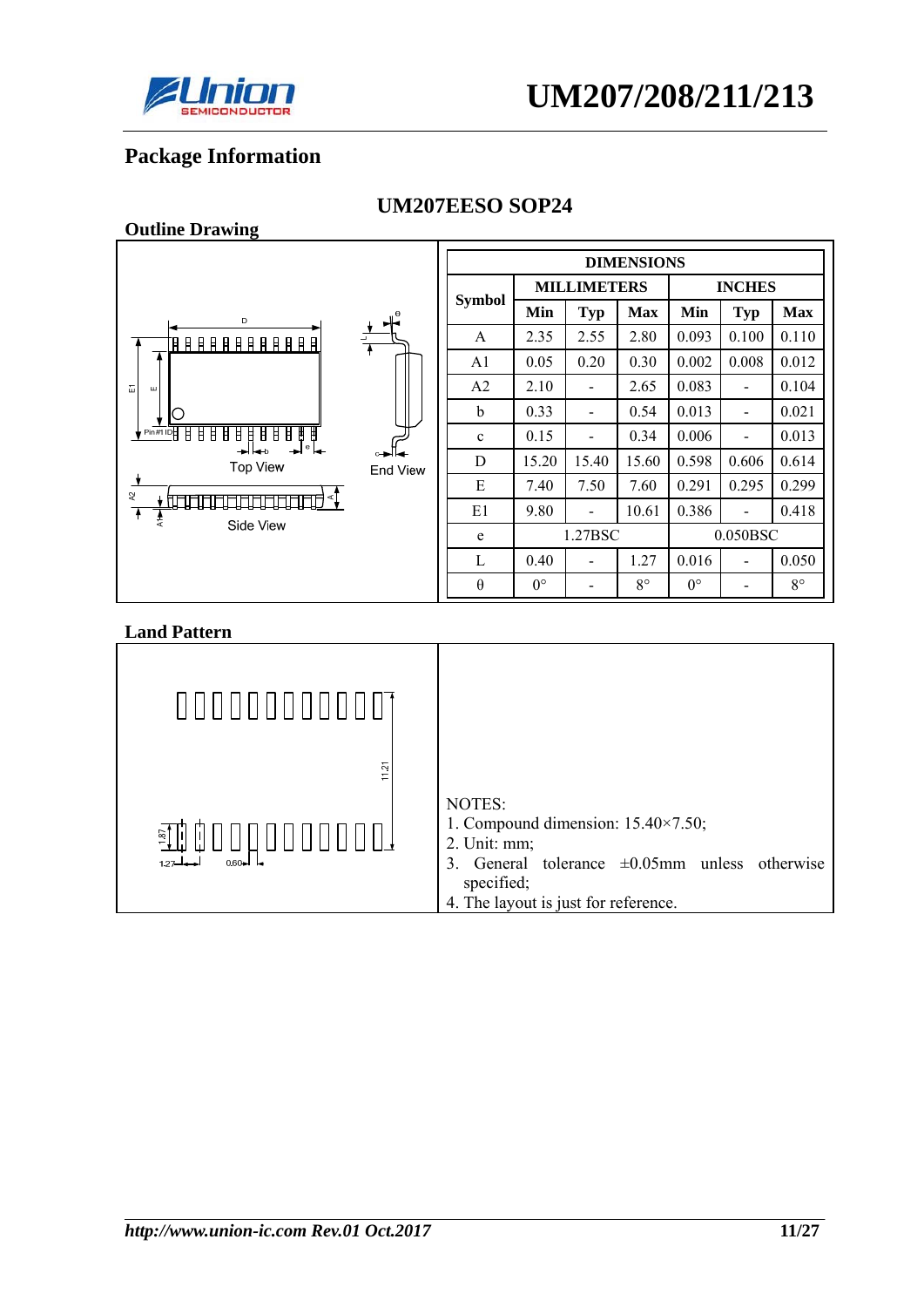



| <b>Outline Drawing</b>                           |                   |                                     |                          |             |             |                          |             |
|--------------------------------------------------|-------------------|-------------------------------------|--------------------------|-------------|-------------|--------------------------|-------------|
|                                                  | <b>DIMENSIONS</b> |                                     |                          |             |             |                          |             |
| θ<br>D                                           |                   | <b>MILLIMETERS</b><br><b>INCHES</b> |                          |             |             |                          |             |
| <u> FIARA ARABAT E</u>                           | <b>Symbol</b>     | Min                                 | <b>Typ</b>               | <b>Max</b>  | Min         | <b>Typ</b>               | <b>Max</b>  |
|                                                  | A                 |                                     | ۰                        | 2.00        |             |                          | 0.079       |
| 冨<br>-ш                                          | A <sub>1</sub>    | 0.05                                | $\overline{\phantom{0}}$ | -           | 0.002       | -                        |             |
| $\rightarrow$                                    | A <sub>2</sub>    | 1.40                                | 1.75                     | 1.85        | 0.056       | 0.069                    | 0.073       |
| O<br>Pin#1088888888888                           | b                 | 0.22                                | 0.30                     | 0.38        | 0.009       | 0.012                    | 0.015       |
| ★⊫←                                              | $\mathbf c$       | 0.09                                | 0.17                     | 0.25        | 0.004       | 0.007                    | 0.010       |
| <b>Top View</b><br>End View                      | D                 | 7.90                                | 8.20                     | 8.50        | 0.316       | 0.328                    | 0.340       |
|                                                  | E                 | 5.00                                | 5.30                     | 5.60        | 0.197       | 0.209                    | 0.220       |
| $\boldsymbol{\mathcal{S}}$<br>⋖<br>innin'i 7     | E1                | 7.40                                | 7.80                     | 8.20        | 0.291       | 0.307                    | 0.323       |
| b★l←<br>$\rightarrow$ $\leftarrow$ $\frac{1}{4}$ | e                 |                                     | 0.65BSC                  |             |             | 0.026BSC                 |             |
| Side View                                        | L                 | 0.55                                |                          | 1.05        | 0.022       | $\overline{\phantom{a}}$ | 0.042       |
|                                                  | $\theta$          | $0^{\circ}$                         | ۰                        | $8^{\circ}$ | $0^{\circ}$ |                          | $8^{\circ}$ |

# **UM207EEAO SSOP24**

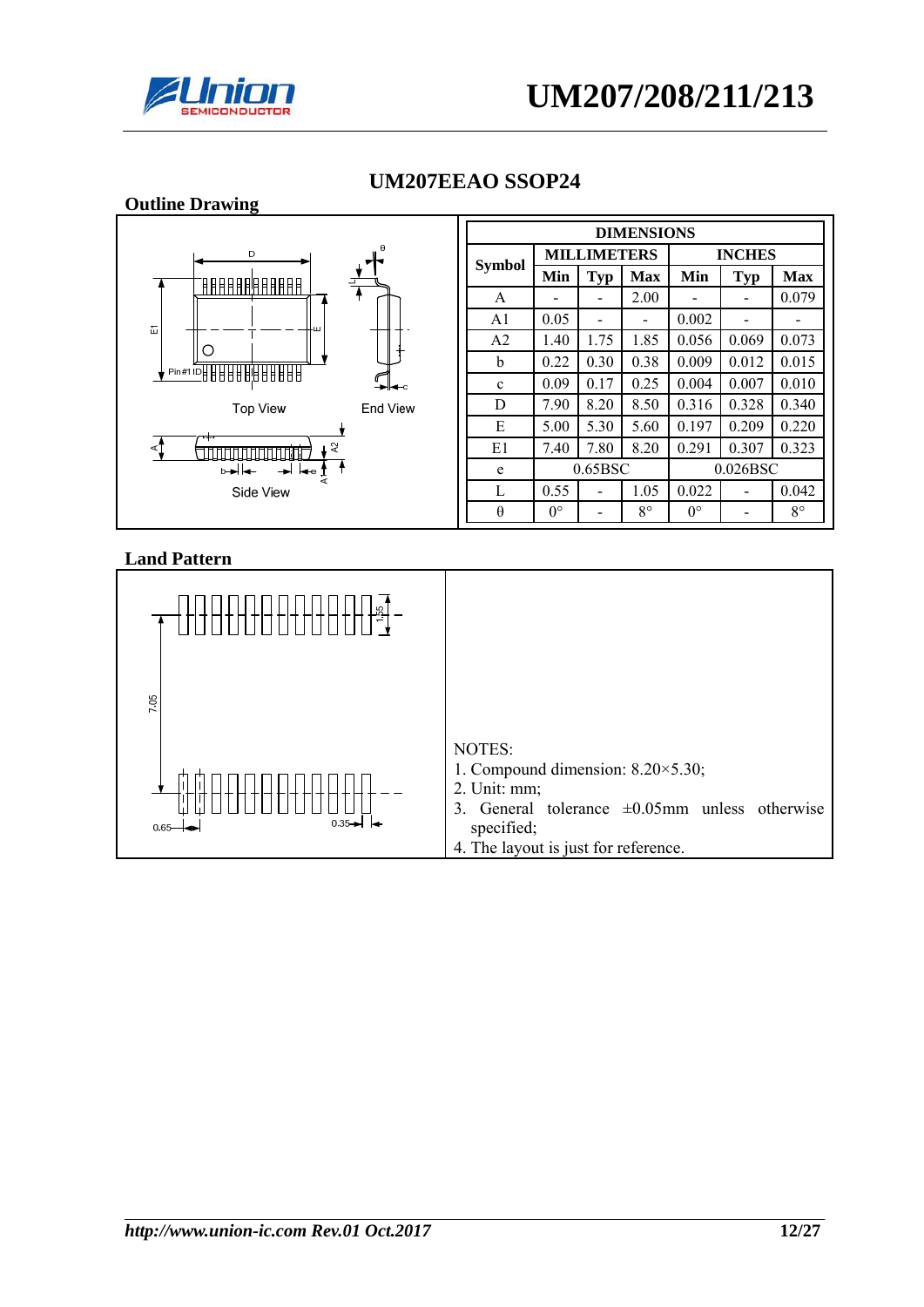





### **UM207EEAOR SSOP24**

#### **Land Pattern**



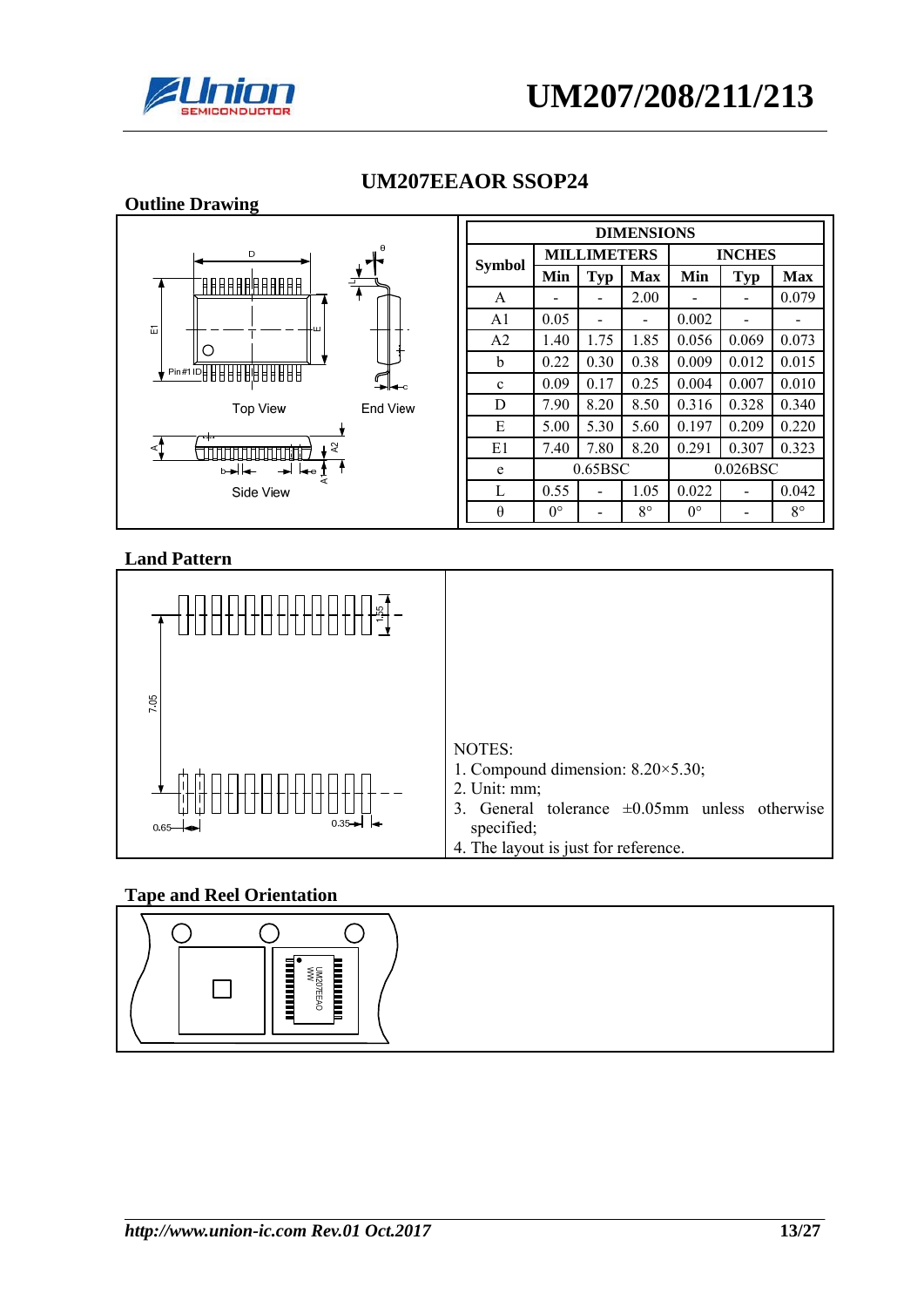



#### **Outline Drawing DIMENSIONS MILLIMETERS INCHES Symbo l**   $Min$  Typ Max Min Typ Max A - - 1.20 - - 0.047 A1  $\begin{array}{|c|c|c|c|c|c|c|c|} \hline 0.05 & - & 0.15 & 0.002 & - & 0.006 \hline \end{array}$  $A2 \begin{bmatrix} 0.80 & - & 1.05 & 0.031 & - & 0.041 \end{bmatrix}$ A3 0.34 0.44 0.54 0.013 0.017 0.021 b  $\begin{array}{|c|c|c|c|c|c|c|c|c|} \hline 0.19 & - & 0.30 & 0.007 & - & 0.012 \ \hline \end{array}$ C Pin#11D目目目目目 c  $0.09$  -  $0.20$  0.004 - 0.008 888 D 7.70 7.80 7.90 0.308 0.312 0.316 **Top View** End View E  $|4.30 |4.40 |4.50 |0.169 |0.173 |0.177$ E1 6.20 6.40 6.60 0.244 0.252 0.260 e 0.65BSC 0.026BSC प्रकार का प्रकार प्रकार<br>प्रकार का प्रकार प्रकार L 0.45 0.60 0.75 0.018 0.024 0.030 Side View L1 1.00REF 0.039REF L2 0.25BSC 0.010BSC  $\theta$ 1 | 0° | - | 8° | 0° | - | 8° θ2 10° 12° 14° 10° 12° 14° θ3 10° 12° 14° 10° 12° 14°

### **UM207EEUO TSSOP24**

### **Land Pattern**



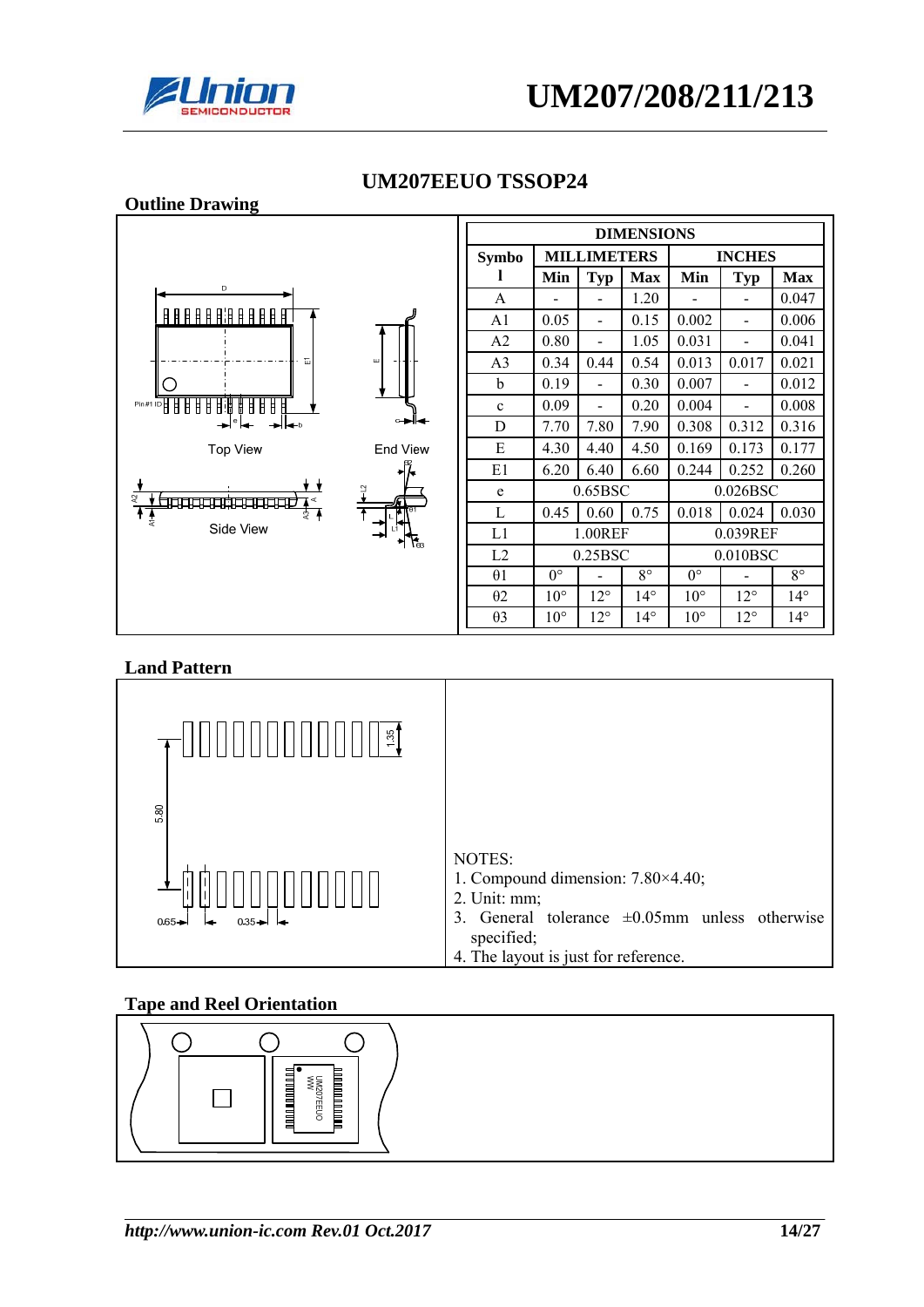



| <b>Outline Drawing</b>                                                                                                                                                                                                                                                               |                |               |                |                    |                   |                          |                |             |
|--------------------------------------------------------------------------------------------------------------------------------------------------------------------------------------------------------------------------------------------------------------------------------------|----------------|---------------|----------------|--------------------|-------------------|--------------------------|----------------|-------------|
|                                                                                                                                                                                                                                                                                      |                |               |                |                    | <b>DIMENSIONS</b> |                          |                |             |
| $\mathbf{H}^{\circ}$<br>D<br>$\frac{1}{\sqrt{2}}$<br><u>FA A A A A A A A A A A S</u><br>冨<br>ш<br>O<br>$\sqrt{\frac{P\ln\#1}{P}}$<br>$B$ $B$ $B$ $B$ $B$<br>Ŧ<br>H<br>Ħ<br>Ħ<br>Ħ<br>U<br>Ħ<br>$^{\circ}$<br>⊶<br><b>Top View</b><br>End View<br>5<br>firirin<br>$\ddot{\textbf{f}}$ |                |               |                | <b>MILLIMETERS</b> |                   |                          | <b>INCHES</b>  |             |
|                                                                                                                                                                                                                                                                                      |                | <b>Symbol</b> | Min            | <b>Typ</b>         | <b>Max</b>        | Min                      | Typ            | <b>Max</b>  |
|                                                                                                                                                                                                                                                                                      | A              | 2.35          | 2.55           | 2.80               | 0.093             | 0.100                    | 0.110          |             |
|                                                                                                                                                                                                                                                                                      | A <sub>1</sub> | 0.05          | 0.20           | 0.30               | 0.002             | 0.008                    | 0.012          |             |
|                                                                                                                                                                                                                                                                                      | A <sub>2</sub> | 2.10          | $\blacksquare$ | 2.65               | 0.083             | $\overline{\phantom{a}}$ | 0.104          |             |
|                                                                                                                                                                                                                                                                                      | b              | 0.33          | -              | 0.54               | 0.013             | $\overline{\phantom{a}}$ | 0.021          |             |
|                                                                                                                                                                                                                                                                                      | $\mathbf c$    | 0.15          | -              | 0.34               | 0.006             | $\overline{\phantom{0}}$ | 0.013          |             |
|                                                                                                                                                                                                                                                                                      | D              | 15.20         | 15.40          | 15.60              | 0.598             | 0.606                    | 0.614          |             |
|                                                                                                                                                                                                                                                                                      | E              | 7.40          | 7.50           | 7.60               | 0.291             | 0.295                    | 0.299          |             |
|                                                                                                                                                                                                                                                                                      | E1             | 9.80          | -              | 10.61              | 0.386             | $\overline{\phantom{a}}$ | 0.418          |             |
|                                                                                                                                                                                                                                                                                      | 풍<br>Side View | e             |                | 1.27BSC            |                   |                          | 0.050BSC       |             |
|                                                                                                                                                                                                                                                                                      |                | L             | 0.40           | -                  | 1.27              | 0.016                    | $\blacksquare$ | 0.050       |
|                                                                                                                                                                                                                                                                                      |                | $\theta$      | $0^{\circ}$    |                    | $8^{\circ}$       | $0^{\circ}$              |                | $8^{\circ}$ |

# **UM208EESO SOP24**

| 11.21                          |                                                                                                                                                                                     |
|--------------------------------|-------------------------------------------------------------------------------------------------------------------------------------------------------------------------------------|
| $rac{5}{2}$<br>127<br>$0.60 -$ | NOTES:<br>1. Compound dimension: $15.40 \times 7.50$ ;<br>2. Unit: mm;<br>3. General tolerance $\pm 0.05$ mm unless otherwise<br>specified;<br>4. The layout is just for reference. |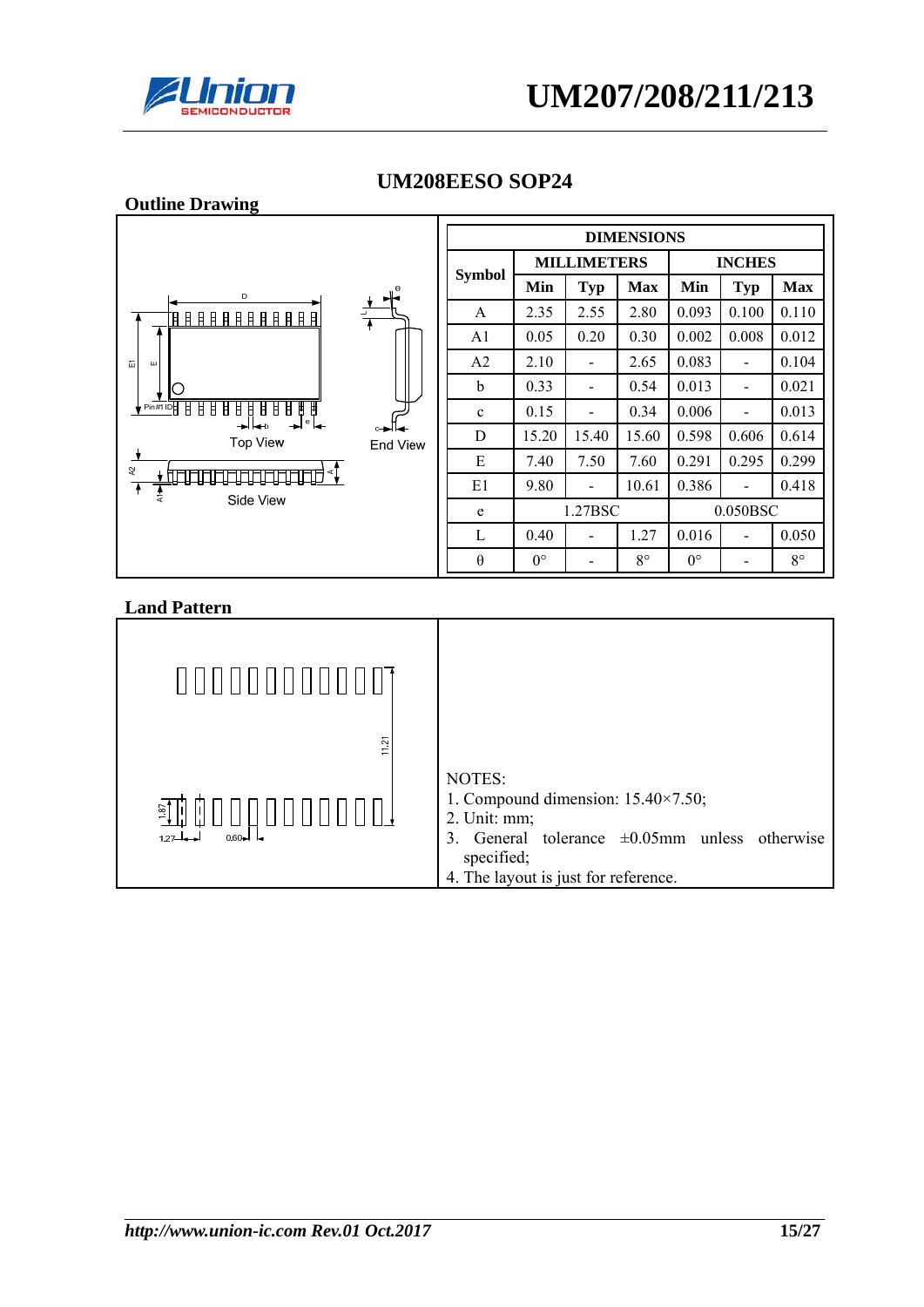



| <b>Outline Drawing</b>                                          |                   |             |                          |             |             |                          |             |  |
|-----------------------------------------------------------------|-------------------|-------------|--------------------------|-------------|-------------|--------------------------|-------------|--|
|                                                                 | <b>DIMENSIONS</b> |             |                          |             |             |                          |             |  |
| D<br><u> AAAAAAAAAAA AAAA BIRA</u>                              |                   |             | <b>MILLIMETERS</b>       |             |             | <b>INCHES</b>            |             |  |
|                                                                 | <b>Symbol</b>     | Min         | <b>Typ</b>               | <b>Max</b>  | Min         | $\mathbf{Typ}$           | <b>Max</b>  |  |
|                                                                 | A                 |             |                          | 2.00        |             |                          | 0.079       |  |
| 面                                                               | A1                | 0.05        | $\overline{\phantom{0}}$ | -           | 0.002       |                          |             |  |
|                                                                 | A <sub>2</sub>    | 1.40        | 1.75                     | 1.85        | 0.056       | 0.069                    | 0.073       |  |
| Ο                                                               | b                 | 0.22        | 0.30                     | 0.38        | 0.009       | 0.012                    | 0.015       |  |
| Pin#10888888888888<br>–⊫⊷                                       | $\mathbf c$       | 0.09        | 0.17                     | 0.25        | 0.004       | 0.007                    | 0.010       |  |
| <b>Top View</b><br>End View                                     | D                 | 7.90        | 8.20                     | 8.50        | 0.316       | 0.328                    | 0.340       |  |
|                                                                 | E                 | 5.00        | 5.30                     | 5.60        | 0.197       | 0.209                    | 0.220       |  |
| ⊺ হ<br>⋖⊺<br>hinininin'i                                        | E1                | 7.40        | 7.80                     | 8.20        | 0.291       | 0.307                    | 0.323       |  |
| $\overrightarrow{+}$ $\overrightarrow{+}$ $\frac{1}{4}$<br>b★l← | e                 |             | 0.65BSC                  |             |             | 0.026BSC                 |             |  |
| Side View                                                       | L                 | 0.55        |                          | 1.05        | 0.022       | $\overline{\phantom{a}}$ | 0.042       |  |
|                                                                 | $\theta$          | $0^{\circ}$ |                          | $8^{\circ}$ | $0^{\circ}$ |                          | $8^{\circ}$ |  |

### **UM208EEAO SSOP24**

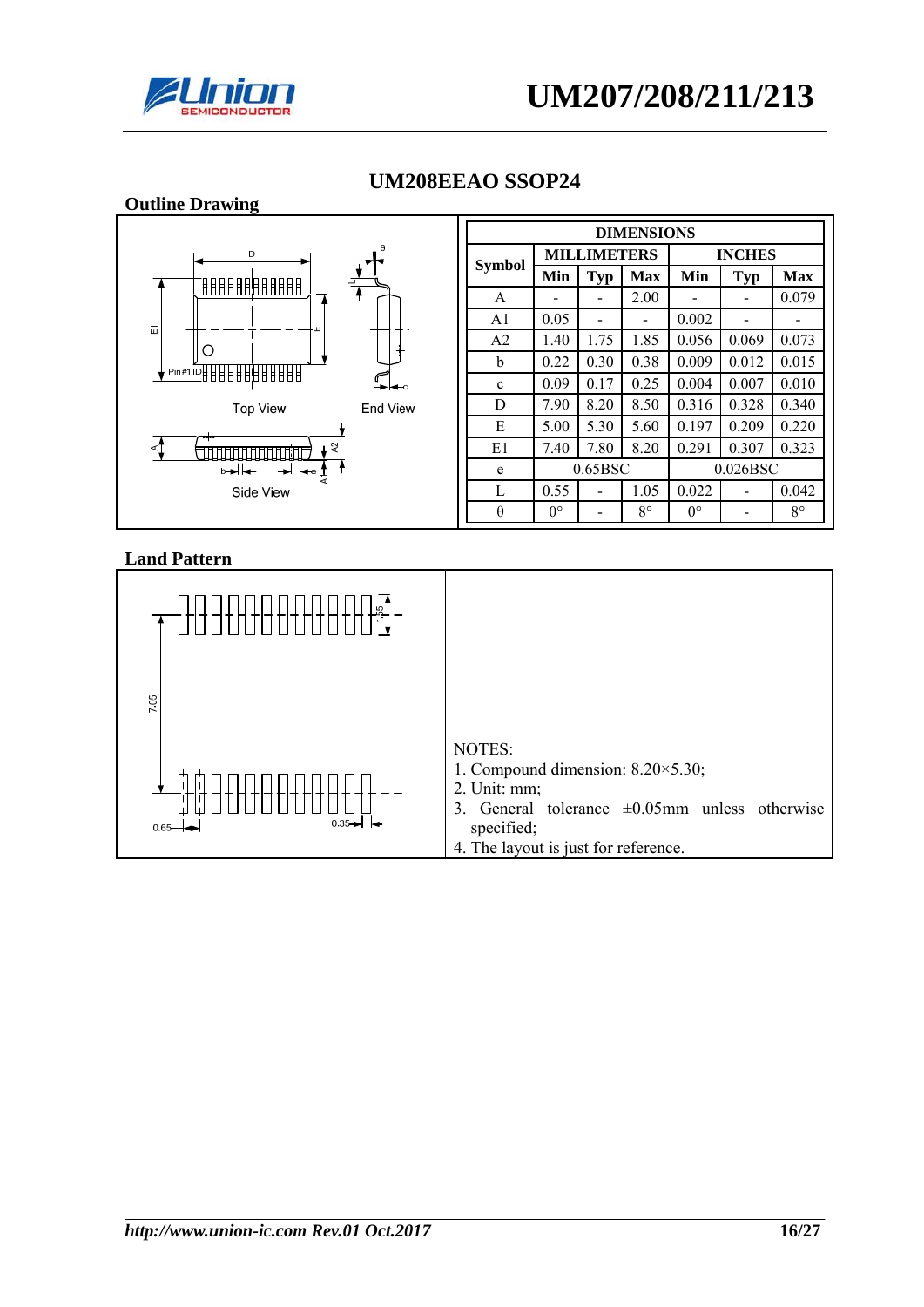





### **UM208EEAOR SSOP24**

### **Land Pattern**



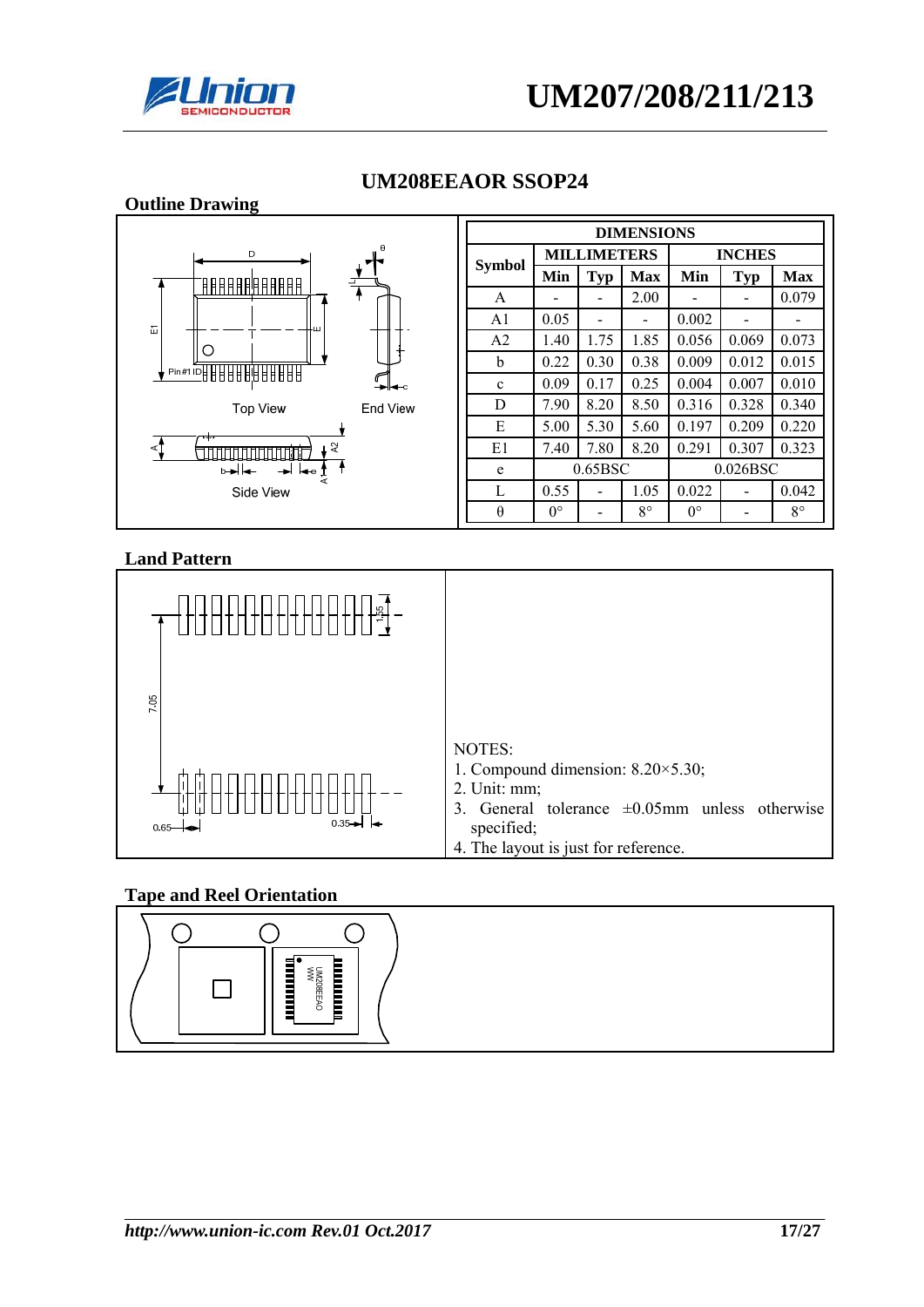



#### **Outline Drawing DIMENSIONS MILLIMETERS INCHES Symbo l**   $Min$  Typ Max Min Typ Max A - - 1.20 - - 0.047  $\begin{array}{c} \texttt{A} \texttt{B} \texttt{B} \texttt{B} \texttt{B} \texttt{B} \texttt{B} \texttt{B} \texttt{B} \texttt{B} \texttt{B} \end{array}$ A1 0.05 - 0.15 0.002 - 0.006  $A2 \begin{bmatrix} 0.80 & - & 1.05 & 0.031 & - & 0.041 \end{bmatrix}$ A3 0.34 0.44 0.54 0.013 0.017 0.021 b  $\begin{array}{|c|c|c|c|c|c|c|c|c|} \hline 0.19 & - & 0.30 & 0.007 & - & 0.012 \ \hline \end{array}$ C c  $0.09$  -  $0.20$  0.004 - 0.008 888 D 7.70 7.80 7.90 0.308 0.312 0.316 **Top View** End View E  $|4.30 |4.40 |4.50 |0.169 |0.173 |0.177$ E1 6.20 6.40 6.60 0.244 0.252 0.260 e 0.65BSC 0.026BSC **मामामार्फ्रामा** L 0.45 0.60 0.75 0.018 0.024 0.030 Side View L1 1.00REF 0.039REF L2 0.25BSC 0.010BSC  $\theta$ 1 | 0° | - | 8° | 0° | - | 8° θ2 10° 12° 14° 10° 12° 14° θ3 10° 12° 14° 10° 12° 14°

### **UM208EEUO TSSOP24**

### **Land Pattern**



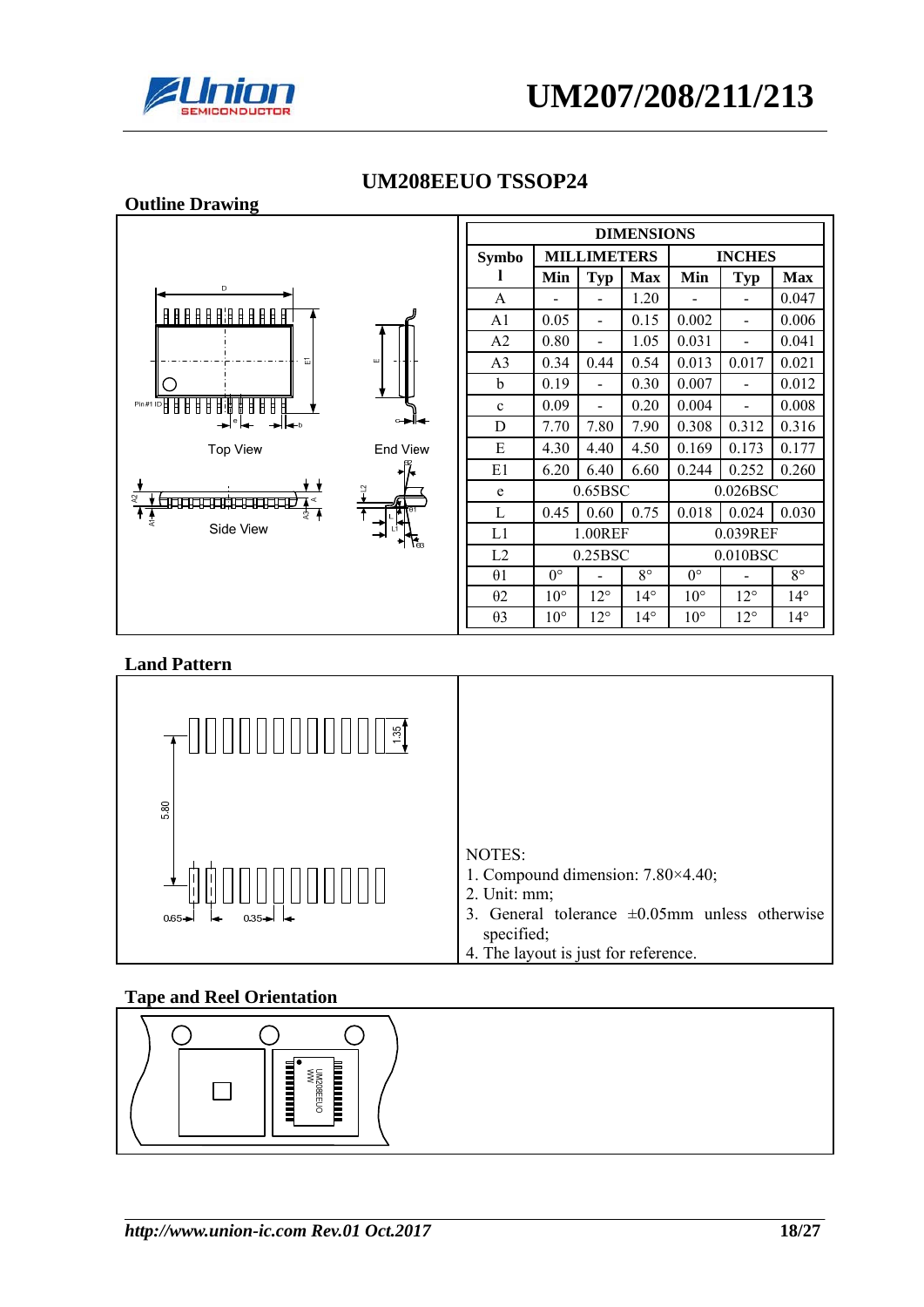



**Outline Drawing** 

### **UM211EESS SOP28**



| <b>DIMENSIONS</b> |                    |            |             |               |            |             |  |  |
|-------------------|--------------------|------------|-------------|---------------|------------|-------------|--|--|
|                   | <b>MILLIMETERS</b> |            |             | <b>INCHES</b> |            |             |  |  |
| <b>Symbol</b>     | Min                | <b>Typ</b> | <b>Max</b>  | Min           | <b>Typ</b> | <b>Max</b>  |  |  |
| A                 | 2.35               | 2.55       | 2.80        | 0.093         | 0.100      | 0.110       |  |  |
| A <sub>1</sub>    | 0.10               | 0.20       | 0.30        | 0.004         | 0.008      | 0.012       |  |  |
| A <sub>2</sub>    | 2.25               |            | 2.65        | 0.089         |            | 0.104       |  |  |
| b                 | 0.33               |            | 0.54        | 0.013         |            | 0.021       |  |  |
| $\mathbf c$       | 0.15               |            | 0.33        | 0.006         |            | 0.013       |  |  |
| D                 | 17.40              |            | 18.10       | 0.685         |            | 0.713       |  |  |
| E                 | 7.40               | 7.55       | 7.70        | 0.291         | 0.297      | 0.303       |  |  |
| E1                | 10.20              | 10.40      | 10.61       | 0.402         | 0.409      | 0.418       |  |  |
| e                 | 1.27BSC            |            |             | 0.050BSC      |            |             |  |  |
| L                 | 0.40               |            | 1.27        | 0.016         |            | 0.050       |  |  |
| $\theta$          | $0^{\circ}$        |            | $8^{\circ}$ | $0^{\circ}$   |            | $8^{\circ}$ |  |  |

| 1.21                                            |                                                                                                                                                                                     |
|-------------------------------------------------|-------------------------------------------------------------------------------------------------------------------------------------------------------------------------------------|
| 1.87<br>$\overline{\phantom{0}}_{0.60}$<br>1.27 | NOTES:<br>1. Compound dimension: $17.75 \times 7.55$ ;<br>2. Unit: mm;<br>3. General tolerance $\pm 0.05$ mm unless otherwise<br>specified;<br>4. The layout is just for reference. |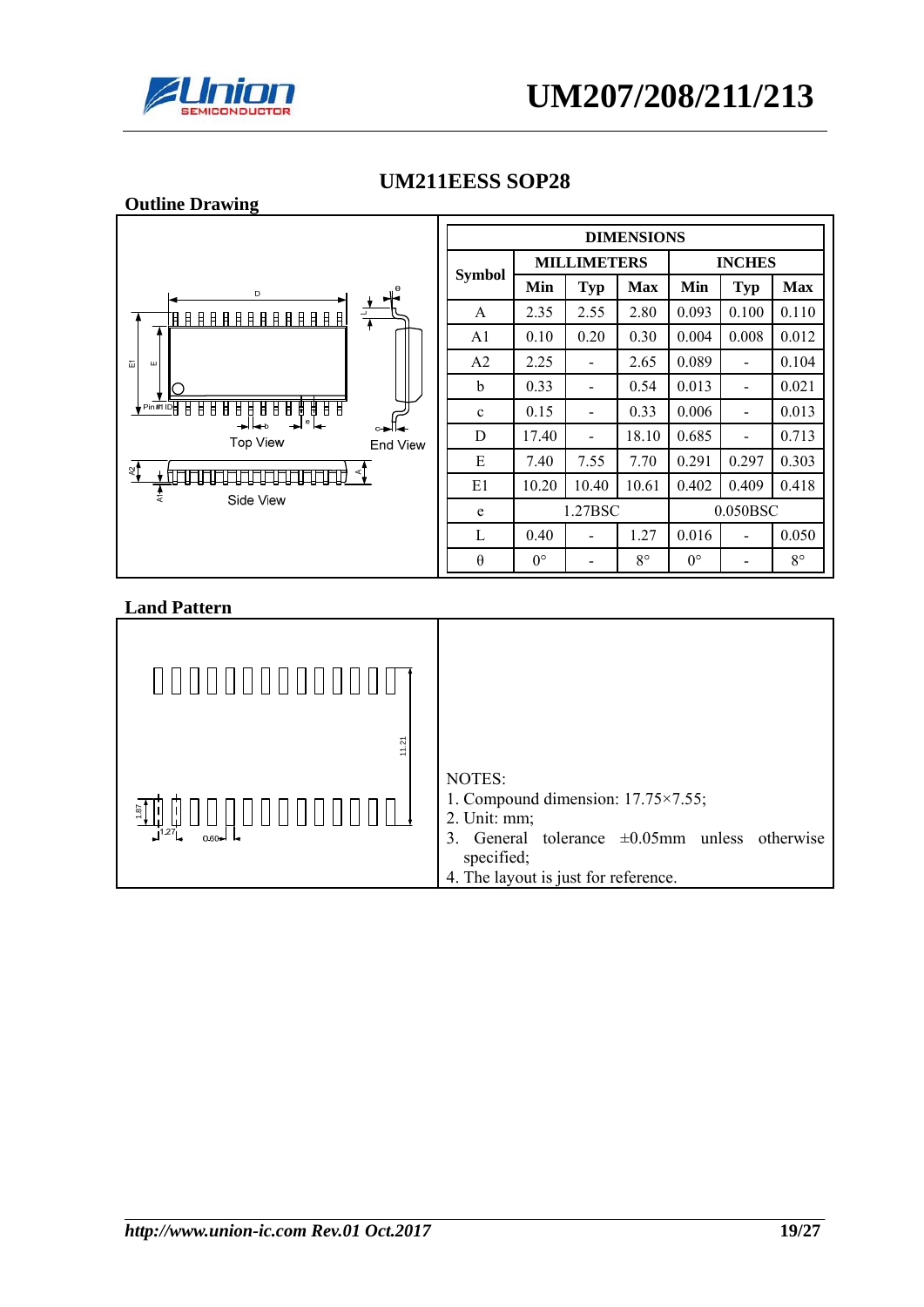

| <b>Outline Drawing</b>                                              |          |                   |                          |                          |               |                              |                          |             |  |
|---------------------------------------------------------------------|----------|-------------------|--------------------------|--------------------------|---------------|------------------------------|--------------------------|-------------|--|
|                                                                     |          | <b>DIMENSIONS</b> |                          |                          |               |                              |                          |             |  |
| θ<br>D                                                              |          |                   | <b>MILLIMETERS</b>       |                          | <b>INCHES</b> |                              |                          |             |  |
| <u> FAARA AARAA FAARTI</u>                                          |          | <b>Symbol</b>     | Min                      | <b>Typ</b>               | <b>Max</b>    | Min                          | <b>Typ</b>               | <b>Max</b>  |  |
|                                                                     | A        |                   | $\overline{\phantom{0}}$ | 2.00                     |               | $\qquad \qquad \blacksquare$ | 0.079                    |             |  |
| 됴<br>- ய                                                            |          | A1                | 0.05                     | -                        |               | 0.002                        | $\overline{\phantom{a}}$ |             |  |
|                                                                     |          | A <sub>2</sub>    | 1.65                     | 1.75                     | 1.85          | 0.065                        | 0.069                    | 0.073       |  |
|                                                                     |          | <sub>b</sub>      | 0.22                     | 0.30                     | 0.38          | 0.009                        | 0.012                    | 0.015       |  |
| Pin #1 IDB B B B B B B B B B B B B B B                              | ∸⊫⊷      | $\mathbf{c}$      | 0.09                     | 0.17                     | 0.25          | 0.004                        | 0.007                    | 0.010       |  |
| <b>Top View</b>                                                     | End View | D                 | 9.90                     | 10.20                    | 10.50         | 0.390                        | 0.402                    | 0.413       |  |
|                                                                     |          | E                 | 5.00                     | 5.30                     | 5.60          | 0.197                        | 0.209                    | 0.220       |  |
| ⊷<br>$\approx$<br>⊲1<br><u>TITITITITITITITITITITITITITITITITITI</u> |          | E1                | 7.40                     | 7.80                     | 8.20          | 0.291                        | 0.307                    | 0.323       |  |
| $\overline{\phantom{a}}$<br>b★l←<br>$\frac{1}{4}$                   |          | e                 |                          | 0.65BSC                  |               |                              | 0.026BSC                 |             |  |
| Side View                                                           |          | L                 | 0.55                     | $\overline{\phantom{0}}$ | 1.05          | 0.022                        | $\overline{\phantom{a}}$ | 0.042       |  |
|                                                                     |          | $\theta$          | $0^{\circ}$              |                          | $8^{\circ}$   | $0^{\circ}$                  |                          | $8^{\circ}$ |  |

# **UM211EEAS SSOP28**

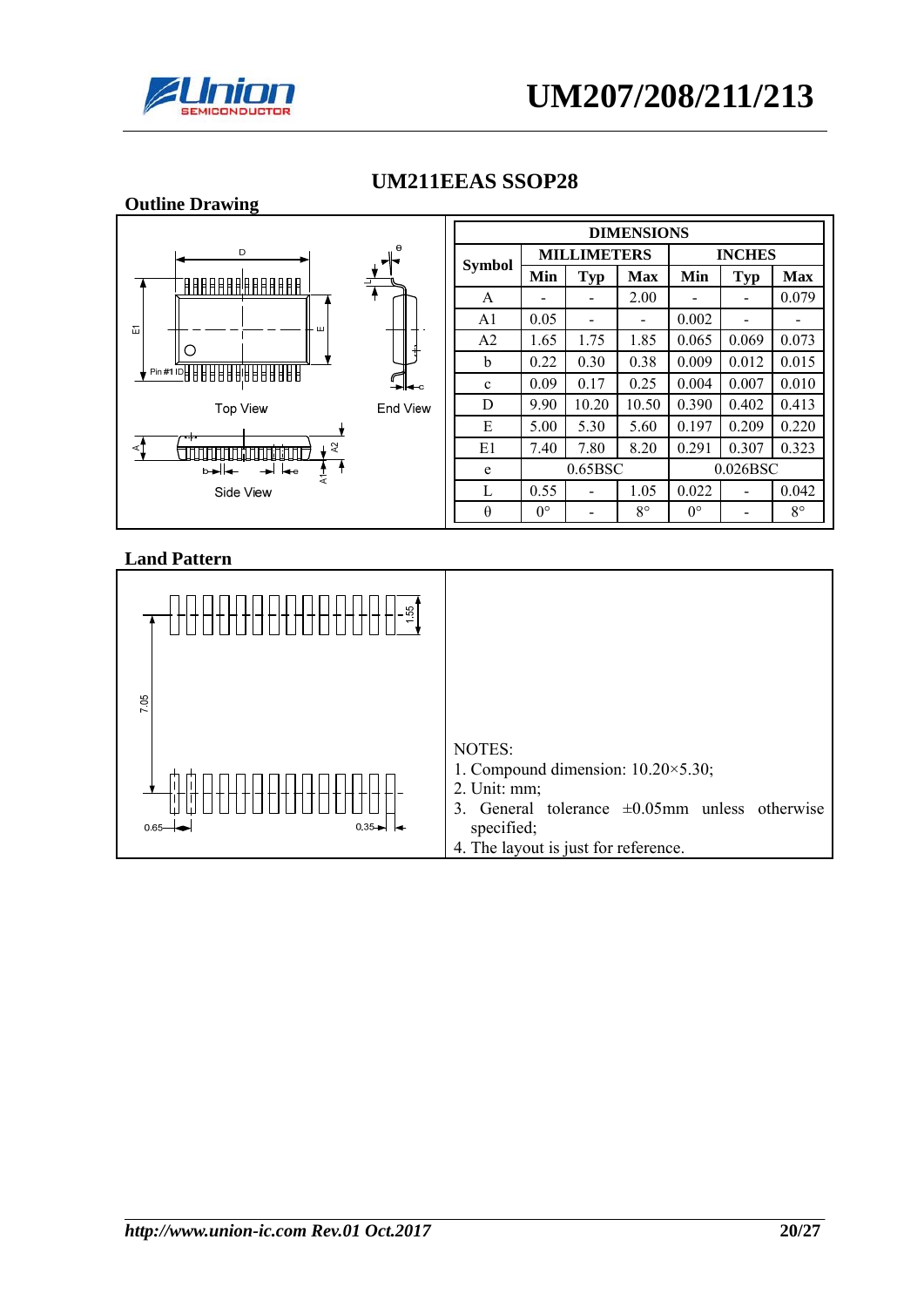

| <b>Outline Drawing</b>                                                                                                                   |          |                   |             |                          |             |             |                |             |  |
|------------------------------------------------------------------------------------------------------------------------------------------|----------|-------------------|-------------|--------------------------|-------------|-------------|----------------|-------------|--|
|                                                                                                                                          |          | <b>DIMENSIONS</b> |             |                          |             |             |                |             |  |
| θ<br>D                                                                                                                                   |          |                   |             | <b>MILLIMETERS</b>       |             |             | <b>INCHES</b>  |             |  |
| <u>FAARAARAARAAFITTA T</u>                                                                                                               |          | <b>Symbol</b>     | Min         | <b>Typ</b>               | <b>Max</b>  | Min         | <b>Typ</b>     | <b>Max</b>  |  |
|                                                                                                                                          |          | A                 | -           | $\overline{\phantom{a}}$ | 2.00        |             | $\blacksquare$ | 0.079       |  |
| 굔<br>ш                                                                                                                                   |          | A1                | 0.05        | -                        |             | 0.002       | -              |             |  |
| 0                                                                                                                                        |          | A <sub>2</sub>    | 1.65        | 1.75                     | 1.85        | 0.065       | 0.069          | 0.073       |  |
|                                                                                                                                          |          | b                 | 0.22        | 0.30                     | 0.38        | 0.009       | 0.012          | 0.015       |  |
|                                                                                                                                          | —⊫⊷      | $\mathbf{c}$      | 0.09        | 0.17                     | 0.25        | 0.004       | 0.007          | 0.010       |  |
| <b>Top View</b>                                                                                                                          | End View | D                 | 9.90        | 10.20                    | 10.50       | 0.390       | 0.402          | 0.413       |  |
| ⊶                                                                                                                                        |          | E                 | 5.00        | 5.30                     | 5.60        | 0.197       | 0.209          | 0.220       |  |
| $\lambda$<br>⋖]<br><b>CLOSE CONTRACTO DE LA CONSTITUCIÓN DE LA CONSTITUCIÓN DE LA CONSTITUCIÓN DE LA CONSTITUCIÓN DE LA CONSTITUCIÓN</b> |          | E1                | 7.40        | 7.80                     | 8.20        | 0.291       | 0.307          | 0.323       |  |
| b★l←<br>→ I I–re<br>म<br>द                                                                                                               |          | e                 |             | 0.65BSC                  |             |             | 0.026BSC       |             |  |
| Side View                                                                                                                                |          | $\mathbf{L}$      | 0.55        |                          | 1.05        | 0.022       |                | 0.042       |  |
|                                                                                                                                          |          | $\theta$          | $0^{\circ}$ | -                        | $8^{\circ}$ | $0^{\circ}$ |                | $8^{\circ}$ |  |

### **UM211EEASR SSOP28**

### **Land Pattern**



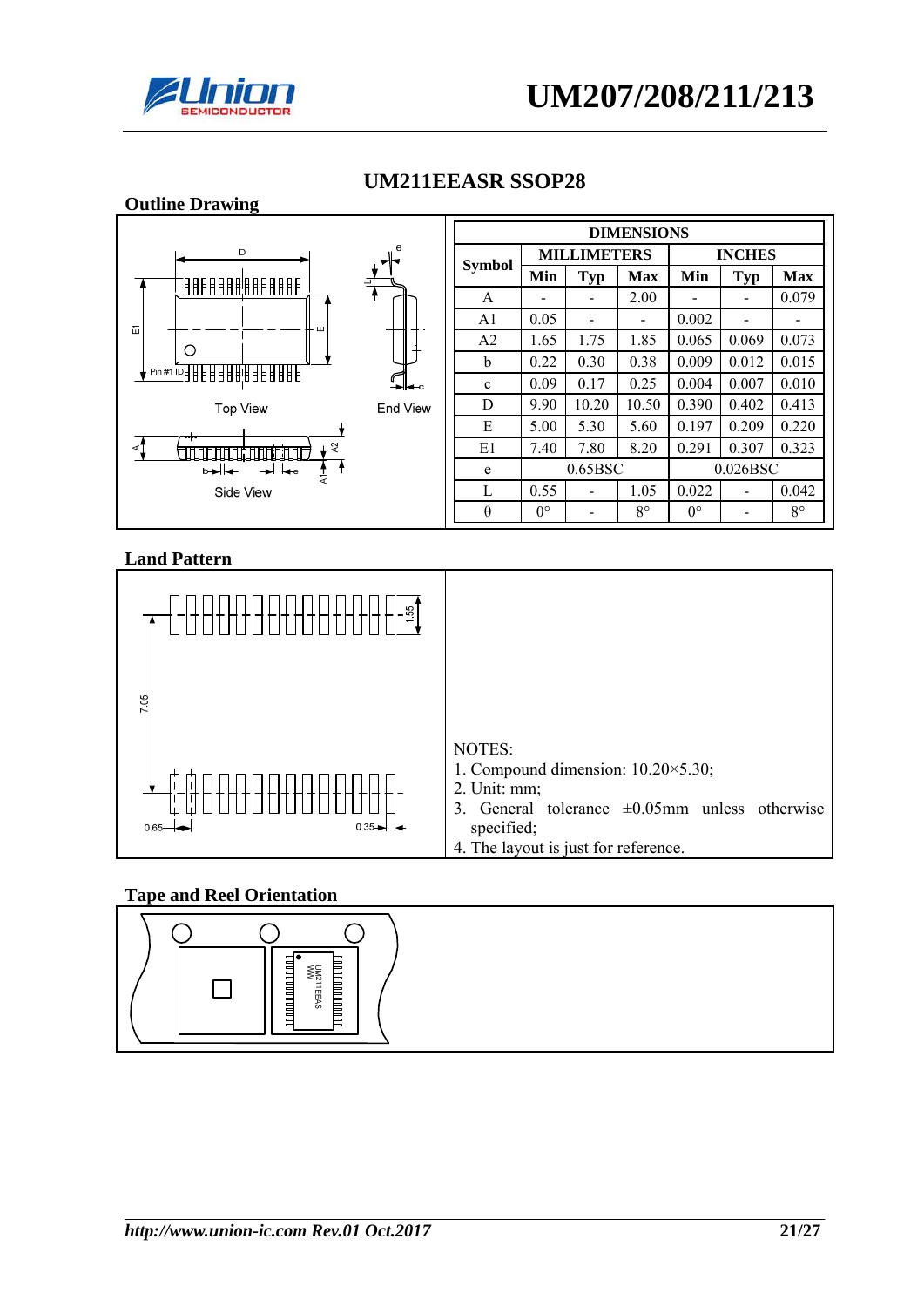



#### **Outline Drawing DIMENSIONS MILLIMETERS INCHES Symbo l**   $Min$  Typ Max Min Typ Max A - - 1.20 - - 0.047  $\begin{array}{c} \texttt{A} \texttt{B} \texttt{B} \texttt{C} \texttt{B} \texttt{C} \texttt{C} \texttt{A} \texttt{C} \texttt{C} \texttt{D} \texttt{C} \texttt{D} \texttt{C} \texttt{D} \texttt{C} \texttt{D} \texttt{C} \end{array}$ A1 0.05 - 0.15 0.002 - 0.006  $A2 \begin{bmatrix} 0.80 & - & 1.05 & 0.031 & - & 0.041 \end{bmatrix}$ A3 0.34 0.44 0.54 0.013 0.017 0.021 b  $\begin{array}{|c|c|c|c|c|c|c|c|c|} \hline 0.19 & - & 0.30 & 0.007 & - & 0.012 \ \hline \end{array}$ C c  $0.09$  -  $0.20$  0.004 - 0.008 888 Ħ D 9.60 9.70 9.80 0.378 0.382 0.386 E  $\begin{array}{|c|c|c|c|c|c|c|c|c|} \hline 4.30 & 4.40 & 4.50 & 0.169 & 0.173 & 0.177 \hline \end{array}$ **Top View** End View E1 6.20 6.40 6.60 0.244 0.252 0.260 e 0.65BSC 0.026BSC <del>प्राप्तप्राप्तप्राप्तप्राप्त</del> L 0.45 0.60 0.75 0.018 0.024 0.030 Side View L1 1.00REF 0.039REF L2 0.25BSC 0.010BSC  $\theta$ 1 | 0° | - | 8° | 0° | - | 8° θ2 10° 12° 14° 10° 12° 14° θ3 10° 12° 14° 10° 12° 14°

# **UM211EEUS TSSOP28**

### **Land Pattern**



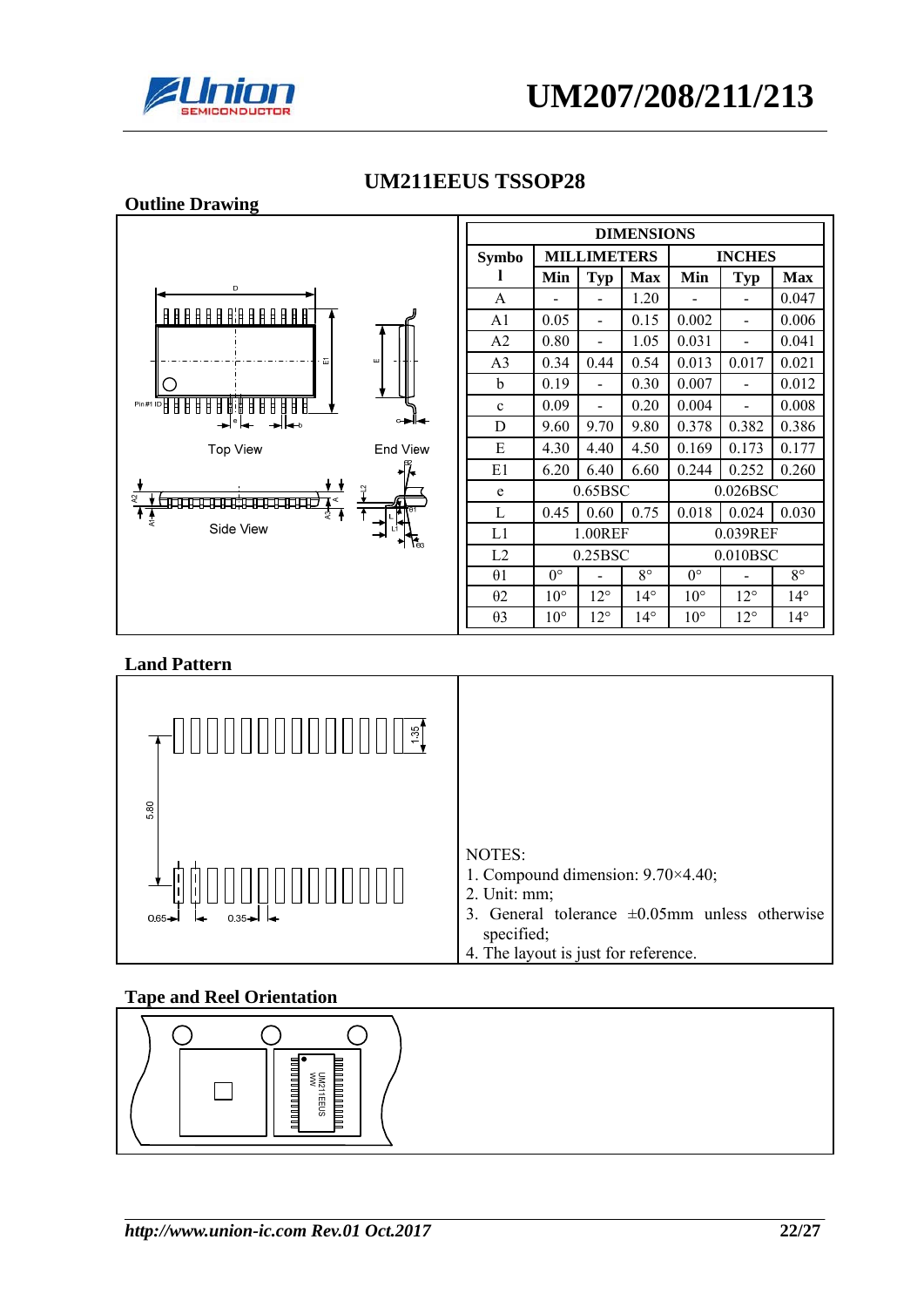



**Outline Drawing** 

### **UM213EESS SOP28**



| <b>DIMENSIONS</b> |                    |            |             |               |            |             |  |  |
|-------------------|--------------------|------------|-------------|---------------|------------|-------------|--|--|
|                   | <b>MILLIMETERS</b> |            |             | <b>INCHES</b> |            |             |  |  |
| <b>Symbol</b>     | Min                | <b>Typ</b> | <b>Max</b>  | Min           | <b>Typ</b> | Max         |  |  |
| A                 | 2.35               | 2.55       | 2.80        | 0.093         | 0.100      | 0.110       |  |  |
| A <sub>1</sub>    | 0.10               | 0.20       | 0.30        | 0.004         | 0.008      | 0.012       |  |  |
| A <sub>2</sub>    | 2.25               |            | 2.65        | 0.089         |            | 0.104       |  |  |
| b                 | 0.33               |            | 0.54        | 0.013         |            | 0.021       |  |  |
| $\mathbf c$       | 0.15               |            | 0.33        | 0.006         |            | 0.013       |  |  |
| D                 | 17.40              |            | 18.10       | 0.685         |            | 0.713       |  |  |
| E                 | 7.40               | 7.55       | 7.70        | 0.291         | 0.297      | 0.303       |  |  |
| E1                | 10.20              | 10.40      | 10.61       | 0.402         | 0.409      | 0.418       |  |  |
| e                 | 1.27BSC            |            |             | $0.050$ BSC   |            |             |  |  |
| L                 | 0.40               |            | 1.27        | 0.016         |            | 0.050       |  |  |
| θ                 | $0^{\circ}$        |            | $8^{\circ}$ | $0^{\circ}$   |            | $8^{\circ}$ |  |  |

| ,,,,,,,,,,,,,,,,,,,              |                                                                                                                                                                                     |
|----------------------------------|-------------------------------------------------------------------------------------------------------------------------------------------------------------------------------------|
| 11.21<br>$rac{5}{2}$<br>$0.60 -$ | NOTES:<br>1. Compound dimension: $17.75 \times 7.55$ ;<br>2. Unit: mm;<br>3. General tolerance $\pm 0.05$ mm unless otherwise<br>specified;<br>4. The layout is just for reference. |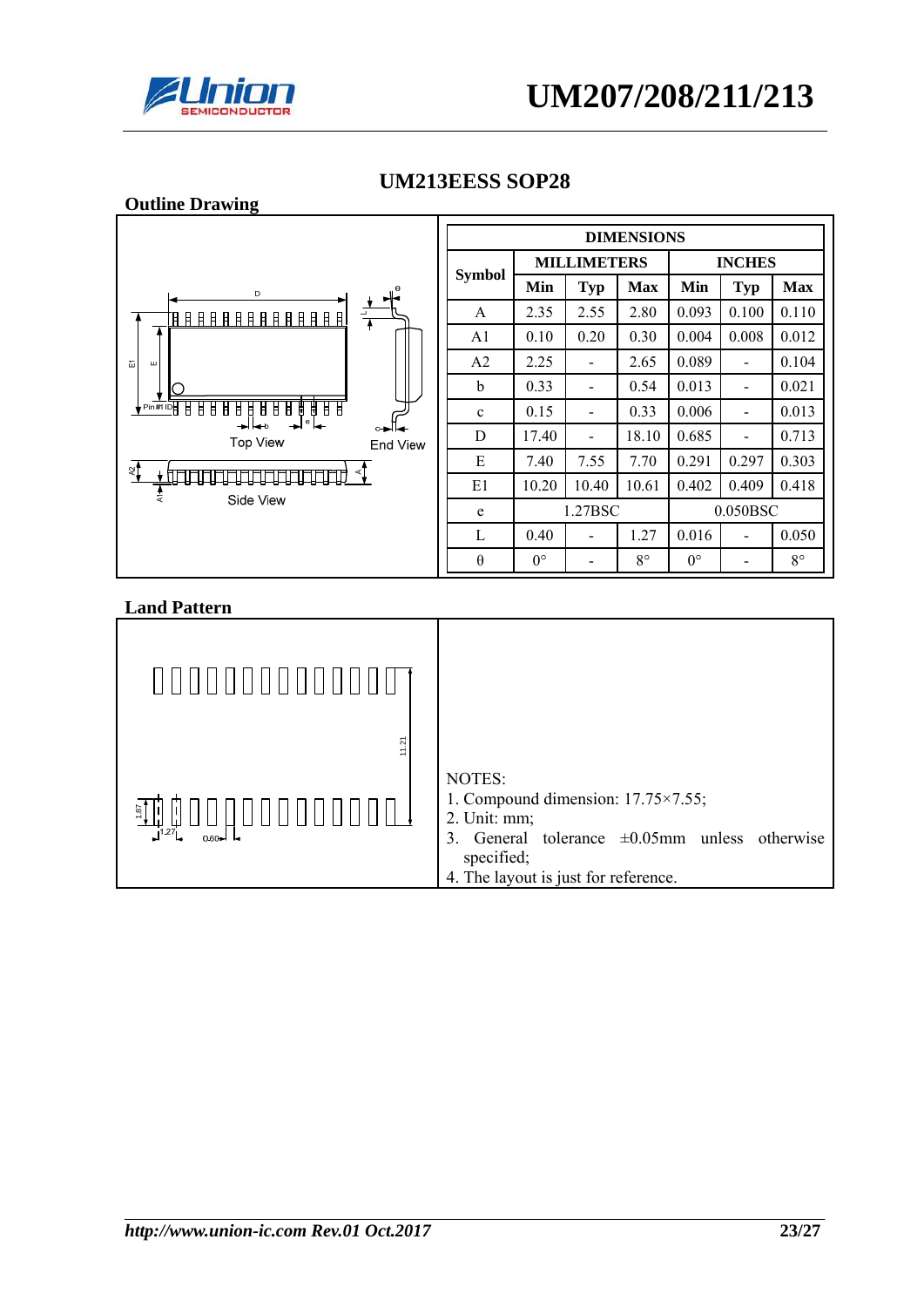

| <b>Outline Drawing</b>                                   |                   |                |                    |         |             |                          |                              |             |
|----------------------------------------------------------|-------------------|----------------|--------------------|---------|-------------|--------------------------|------------------------------|-------------|
|                                                          | <b>DIMENSIONS</b> |                |                    |         |             |                          |                              |             |
| θ<br>D                                                   |                   |                | <b>MILLIMETERS</b> |         |             | <b>INCHES</b>            |                              |             |
| <u>FAARAARAARAA FIAAT</u>                                |                   | <b>Symbol</b>  | Min                | Typ     | Max         | Min                      | <b>Typ</b>                   | <b>Max</b>  |
|                                                          | A                 |                | -                  | 2.00    |             | $\overline{\phantom{0}}$ | 0.079                        |             |
| 됴<br>- ய                                                 |                   | A1             | 0.05               | -       |             | 0.002                    | $\overline{\phantom{0}}$     |             |
|                                                          |                   | A <sub>2</sub> | 1.65               | 1.75    | 1.85        | 0.065                    | 0.069                        | 0.073       |
|                                                          |                   | b              | 0.22               | 0.30    | 0.38        | 0.009                    | 0.012                        | 0.015       |
| Pin#109888888888888888                                   | ∸⊫⊷               | $\mathbf{c}$   | 0.09               | 0.17    | 0.25        | 0.004                    | 0.007                        | 0.010       |
| <b>Top View</b>                                          | End View          | D              | 9.90               | 10.20   | 10.50       | 0.390                    | 0.402                        | 0.413       |
| --                                                       |                   | Е              | 5.00               | 5.30    | 5.60        | 0.197                    | 0.209                        | 0.220       |
| A <sub>2</sub><br>⋖<br><u>הכרה הלחמות הלח</u><br>THHHH I |                   | E1             | 7.40               | 7.80    | 8.20        | 0.291                    | 0.307                        | 0.323       |
| ⋼╼┤┞┱<br>$\frac{1}{4}$                                   |                   | e              |                    | 0.65BSC |             |                          | 0.026BSC                     |             |
| Side View                                                |                   | L              | 0.55               | -       | 1.05        | 0.022                    | $\qquad \qquad \blacksquare$ | 0.042       |
|                                                          |                   | $\theta$       | $0^{\circ}$        | -       | $8^{\circ}$ | $0^{\circ}$              |                              | $8^{\circ}$ |

# **UM213EEAS SSOP28**

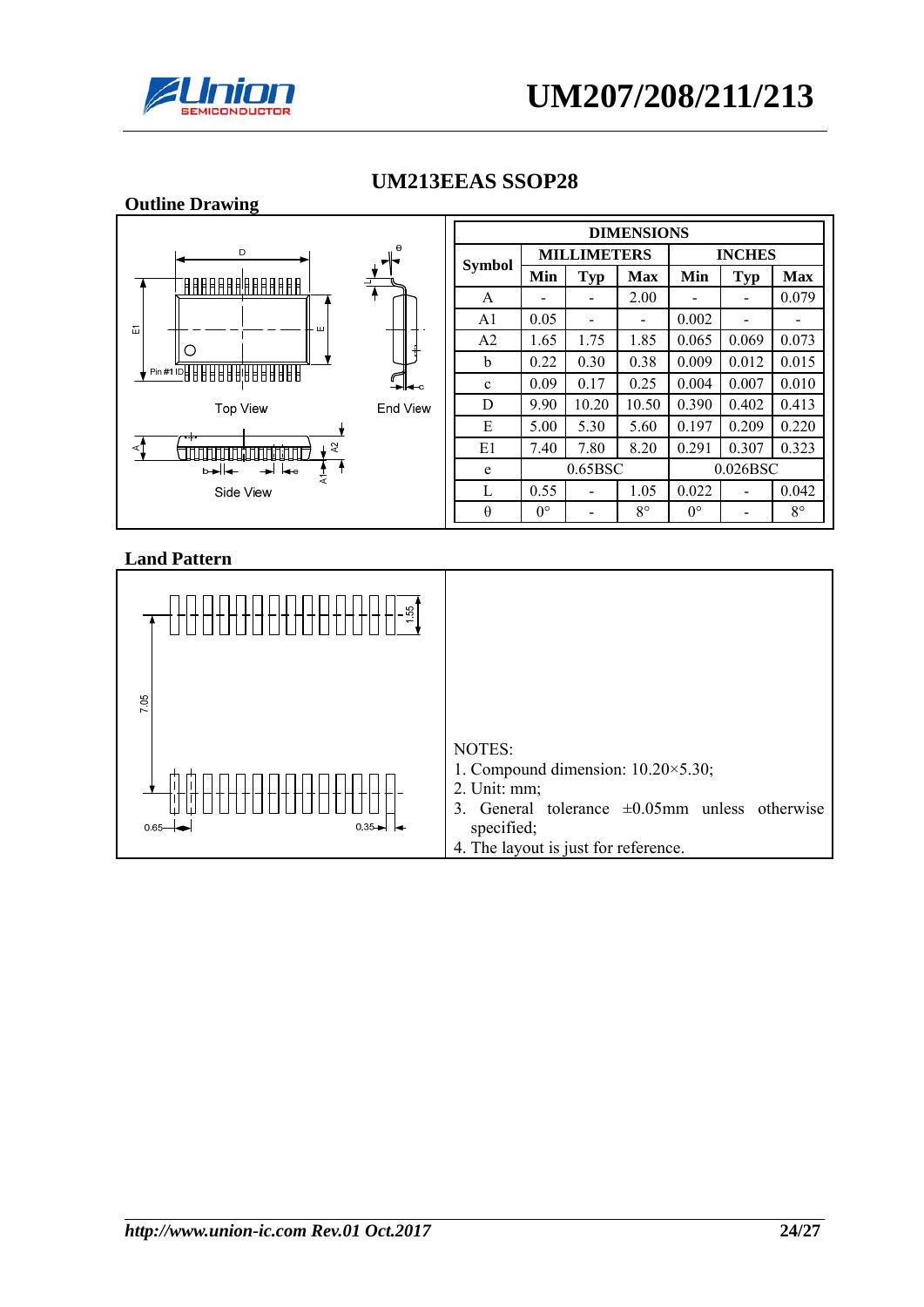

| <b>Outline Drawing</b>                         |                   |                |             |                    |             |             |                              |             |
|------------------------------------------------|-------------------|----------------|-------------|--------------------|-------------|-------------|------------------------------|-------------|
|                                                | <b>DIMENSIONS</b> |                |             |                    |             |             |                              |             |
| D                                              | θ                 |                |             | <b>MILLIMETERS</b> |             |             | <b>INCHES</b>                |             |
| <u>FAARAARAARAA FIAAT</u>                      |                   | <b>Symbol</b>  | Min         | Typ                | <b>Max</b>  | Min         | <b>Typ</b>                   | <b>Max</b>  |
|                                                |                   | A              | -           | -                  | 2.00        |             | $\qquad \qquad \blacksquare$ | 0.079       |
| 굔<br>- ш                                       |                   | A1             | 0.05        | -                  |             | 0.002       | $\overline{\phantom{0}}$     | -           |
|                                                |                   | A <sub>2</sub> | 1.65        | 1.75               | 1.85        | 0.065       | 0.069                        | 0.073       |
|                                                |                   | b              | 0.22        | 0.30               | 0.38        | 0.009       | 0.012                        | 0.015       |
| Pin#1 IDHHHHHHHHHH                             | —>⊩—∝             | $\mathbf{c}$   | 0.09        | 0.17               | 0.25        | 0.004       | 0.007                        | 0.010       |
| <b>Top View</b>                                | End View          | D              | 9.90        | 10.20              | 10.50       | 0.390       | 0.402                        | 0.413       |
| --                                             |                   | E              | 5.00        | 5.30               | 5.60        | 0.197       | 0.209                        | 0.220       |
| $\approx$<br>$\prec$<br><b>TITUTUTU KUULUU</b> |                   | E1             | 7.40        | 7.80               | 8.20        | 0.291       | 0.307                        | 0.323       |
| b—⊫l—<br>→ I I—e<br>न<br>द                     |                   | e              |             | 0.65BSC            |             |             | 0.026BSC                     |             |
| Side View                                      |                   | $\mathbf{L}$   | 0.55        |                    | 1.05        | 0.022       |                              | 0.042       |
|                                                |                   | $\theta$       | $0^{\circ}$ | -                  | $8^{\circ}$ | $0^{\circ}$ |                              | $8^{\circ}$ |

### **UM213EEASR SSOP28**

### **Land Pattern**



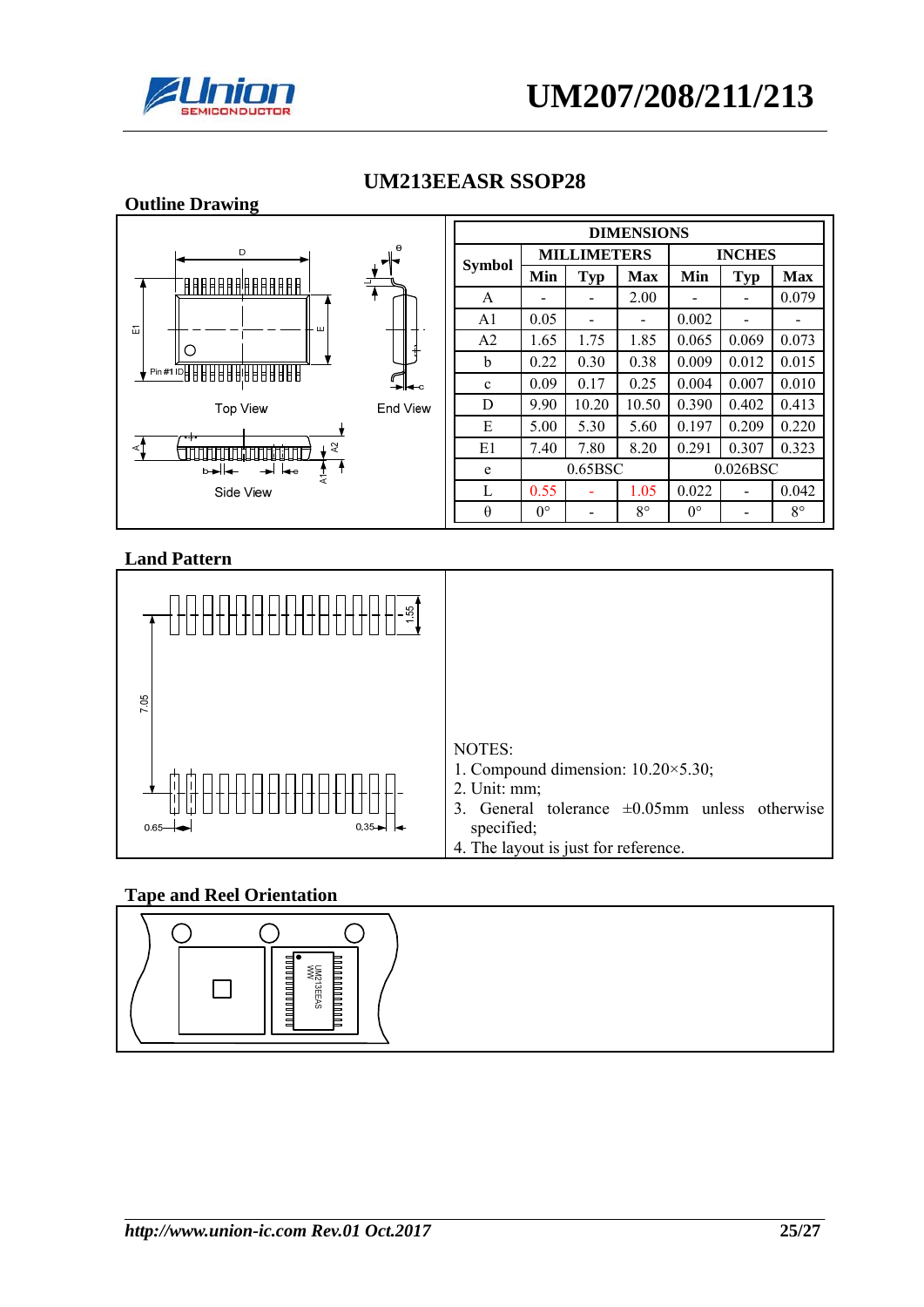



#### **Outline Drawing DIMENSIONS MILLIMETERS INCHES Symbo l**   $Min$  Typ Max Min Typ Max A - - 1.20 - - 0.047  $\begin{array}{c} \texttt{A} \texttt{B} \texttt{B} \texttt{C} \texttt{B} \texttt{C} \texttt{C} \texttt{A} \texttt{C} \texttt{C} \texttt{D} \texttt{C} \texttt{D} \texttt{C} \texttt{D} \texttt{C} \texttt{D} \texttt{C} \end{array}$ A1 0.05 - 0.15 0.002 - 0.006  $A2 \begin{bmatrix} 0.80 & - & 1.05 & 0.031 & - & 0.041 \end{bmatrix}$ A3 0.34 0.44 0.54 0.013 0.017 0.021 b  $\begin{array}{|c|c|c|c|c|c|c|c|c|} \hline 0.19 & - & 0.30 & 0.007 & - & 0.012 \ \hline \end{array}$ C c  $0.09$  -  $0.20$  0.004 - 0.008 888 Ħ D 9.60 9.70 9.80 0.378 0.382 0.386 E  $\begin{array}{|c|c|c|c|c|c|c|c|c|} \hline 4.30 & 4.40 & 4.50 & 0.169 & 0.173 & 0.177 \hline \end{array}$ **Top View** End View E1 6.20 6.40 6.60 0.244 0.252 0.260 e 0.65BSC 0.026BSC <del>प्रप्रप्रप्रप्रप्रप्रप्रप्रप्र</del> L 0.45 0.60 0.75 0.018 0.024 0.030 Side View L1 1.00REF 0.039REF L2 0.25BSC 0.010BSC  $\theta$ 1 | 0° | - | 8° | 0° | - | 8° θ2 10° 12° 14° 10° 12° 14° θ3 10° 12° 14° 10° 12° 14°

# **UM213EEUS TSSOP28**

### **Land Pattern**